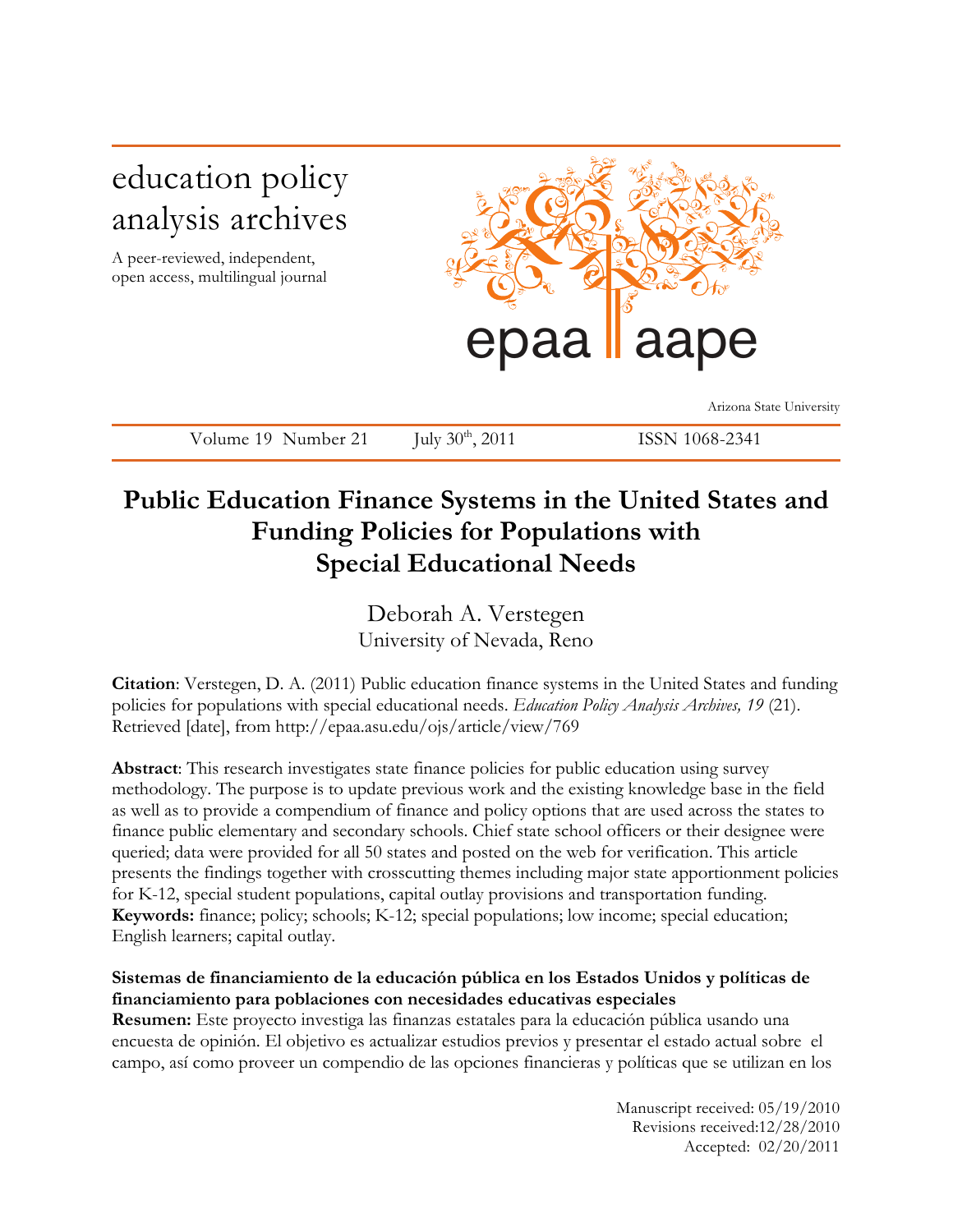distintos estados para financiar escuelas públicas en los niveles primarios y secundarios. Directores de los sistemas escolares estatales, o sus representantes fueron consultados, los datos fueron proporcionados por los 50 estados y se publicarán en sistema en línea para su confirmación. Este artículo presenta los resultados junto con temas relacionados, incluyendo las políticas de distribución de los principales estados de poblaciones de estudiantes con necesidades especiales, las estimaciones de gastos de capital y financiación del transporte del sistema K-12.

**Palabras clave:** finanzas; política; escuelas K-12; poblaciones con necesidades educativas especiales; bajos ingresos; estudiantes de inglés; gastos de capital.

### **Sistemas de financiamento da educação pública nos Estados Unidos e políticas de financiamento para populações com necessidade educativas especiais**

**Abstract:** A presente pesquisa investiga as políticas estatais de finanças para a educação pública utilizando a metodologia da pesquisa de opinião. O objetivo é atualizar estudos anteriores e a base de conhecimento existente no campo, bem como fornecer um compêndio de possibilidades de finanças e políticas que são utilizadas nos diferentes estados para financiar as escolas públicas de ensino fundamental e médio. Os diretores das escolas do estado, ou seus representantes, foram consultados; os dados foram fornecidos por todos os 50 estados e postados no sistema online para confirmação. Este artigo apresenta os resultados juntamente com os temas transversais, incluindo políticas de distribuição dos principais estados para o K-12; populações de estudantes especiais, previsões de despesas de capital e financiamento de transporte.

Palavras-Chave: finanças; políticas; escolas; K-12; populações especiais; baixa renda; educação especial; estudantes de inglês; despesas de capital.

# Introduction<sup>1</sup>

Education is the largest share of state and local government budgets and a continuing concern of lawmakers, the courts, educators and the public. Yet, with limited exception, it has been over a decade since comprehensive information has been available on all fifty states related to state financing policies and programs for public elementary and secondary education. The most recent 50 state education finance survey was conducted by the National Center for Education Statistics in 1997-98 (Sielke, Dayton, Holmes, & Jefferson, 2001).2 Prior to that release, the Education Commission of the States developed and disseminated a 50-state finance survey in 1990 (Verstegen, 1990).<sup>3</sup> Then, in 2009, Verstegen and Jordan released a "first look" at finance policies and programs in the fifty states for K-12 education (Verstegen & Jordan, 2009).<sup>4</sup>

This research provides a reanalysis of the fifty-state survey data and updates previous work on apportionment policies and practices. It includes revised and comprehensive information on public K-12 education finance systems in the 50 states, with attention to funding policies for special

 1Revised paper, presented at the American Education Research Association Annual Meeting, Denver, CO, April 2010. The author wishes to thank the state officials for the information on school finance apportionment, and university professors or state agency personnel who filled the gaps. Appreciation is expressed to Paul Amador and Nicholas Barclay, graduate assistants, UNR, for formatting and reformatting

the survey, and Teresa and Forbis Jordan for their role in the initial research effort. 2 See also, http://www.nces.ed.gov/edfin/state

<sup>3</sup> For a checklist of plans see: Editorial Projects in Education. *Quality Counts*, Education Week, January 6, 2005, p. 100-101.

<sup>4</sup> See also, Verstegen, D. A. & Jordan, T. S. and Amador, P. URL<http: schoolfinances.info>. Data are from FY 2007.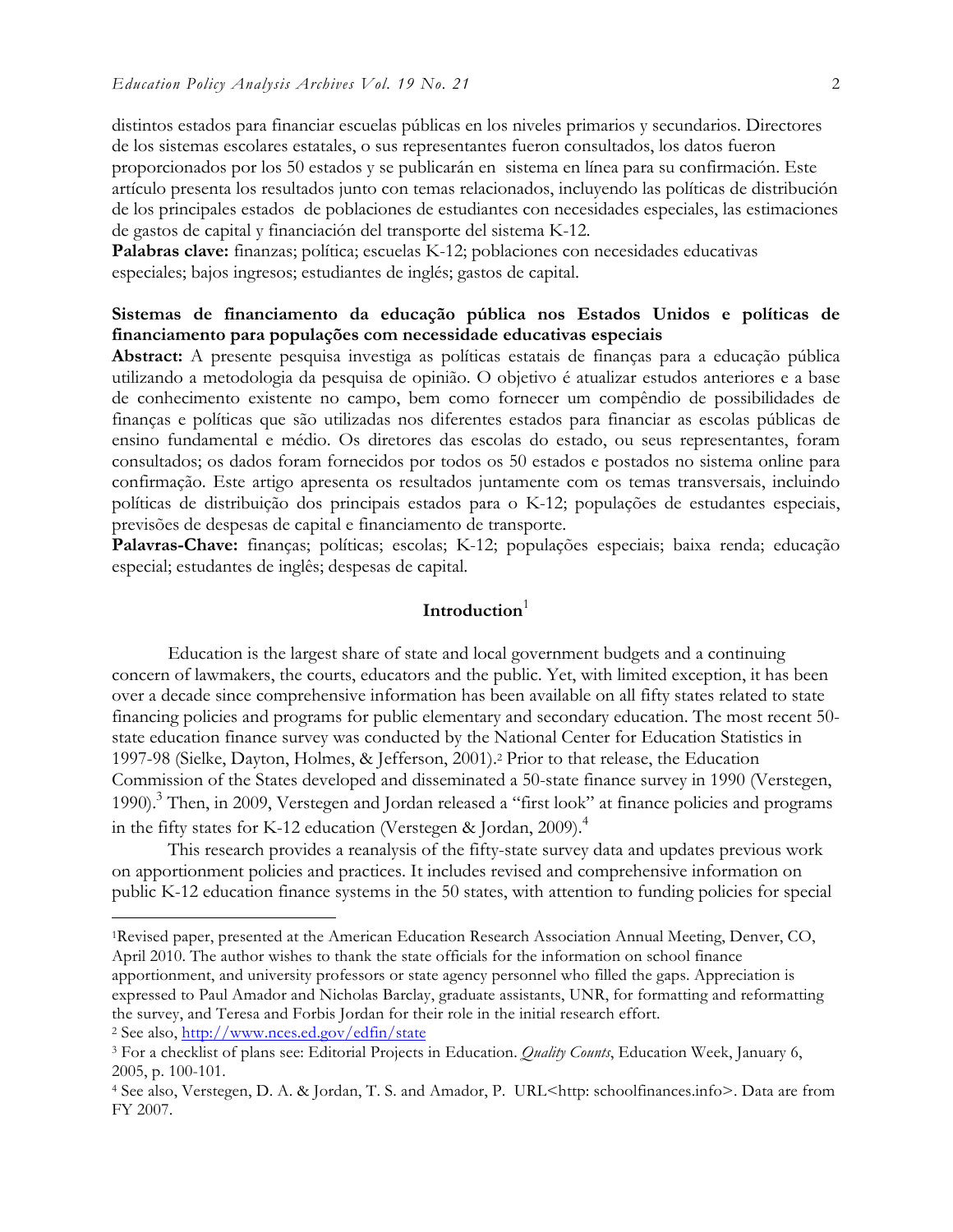populations. First, the research literature on public finance theory is reviewed. Next, the study methodology and findings are presented and examined. The final section includes a discussion and suggestions for further research and practice.

#### **The Evolution of Public Education Finances**

Finance policies for public elementary and secondary education have changed little since their inception in the 1920s and 1930s. Prior to that time, local funding was the dominant approach to paying for schools; the evolution of state support for public schooling developed slowly.

Financing for schools had its genesis in the Massachusetts colony, in 1642. Legislation was passed by the colonial legislature that required "certain men of each town" to determine whether children were being taught "to read and understand the principles of religion and the capital laws of the country" (Alexander & Salmon, 1995, pp. 7-8). Later, in 1647, the law was strengthened, its purposes were clarified, and funding was ordered. The preamble to the legislation stated in its purpose, that "Ye Olde Satan Deluder" kept people ignorant of the scriptures, particularly those people that could not read. Therefore, wages would be provided for a teacher of reading and writing for every town of fifty or more; every town of one hundred or more was required to provide a grammar school under penalty for failure to do so (Alexander & Salmon, 1995; Brimley, Verstegen and Garfield, 2012).

By 1720, Connecticut, Maine, New Hampshire and Vermont enacted legislation similar to Massachusetts that established local public schools. In the central colonies of New York, Pennsylvania and New Jersey, churches established parochial schools with funding provided through fees or by assessments on parents, based on the number of children attending the school—these were referred to as rate bills. Private academies also were available in the South for parents with the means to pay for their child's education (Alexander & Salmon, 1995).

The federal government assisted localities in paying for schools by providing land grants under the *Northwest Ordinances* of 1785 and 1787, which were enacted to stimulate migration to the West and to foster education (Brimley, Verstegen, & Garfield, 2012). The Northwest Ordinances provided for a survey of Western lands into townships; each township consisted of 640 acres that was further subdivided into 36 sections of land; the sixteenth section was reserved for education. These education lands could be leased or rented with the proceeds used to support public schooling. The profits from land grants comprised a large part of school funding for the land-grant states until the 1900s (Brimley et al., 2012). The purpose of the Northwest Ordinance lives on today. It was that: "Religion, morality and knowledge being necessary to good government and the happiness of mankind, schools, and the means of education shall forever be encouraged." According to Alexander and Salmon, this "implied that education was a state responsibility and a vital aspect of a democratic form of government" (Alexander & Salmon, 1995, p. 8).

Local funding remained the dominant pattern of support for schools, however, before taxation became the accepted method of funding the schools by the mid-to-late 1800s, despite encouragement for state assistance by the nation's founders and other education leaders. For example, Thomas Jefferson proposed the first system of education at public expense in the *Bill for the General Diffusion of Knowledge* in Virginia (Wagoner, 2004). Although it was ultimately unsuccessful, universal public elementary and secondary education for all was championed because:

…worth and genius would thus have been sought out from every condition of life, and completely prepared by education for defeating the competition of wealth and birth for public trusts. (Cappon, 1971, p. 342)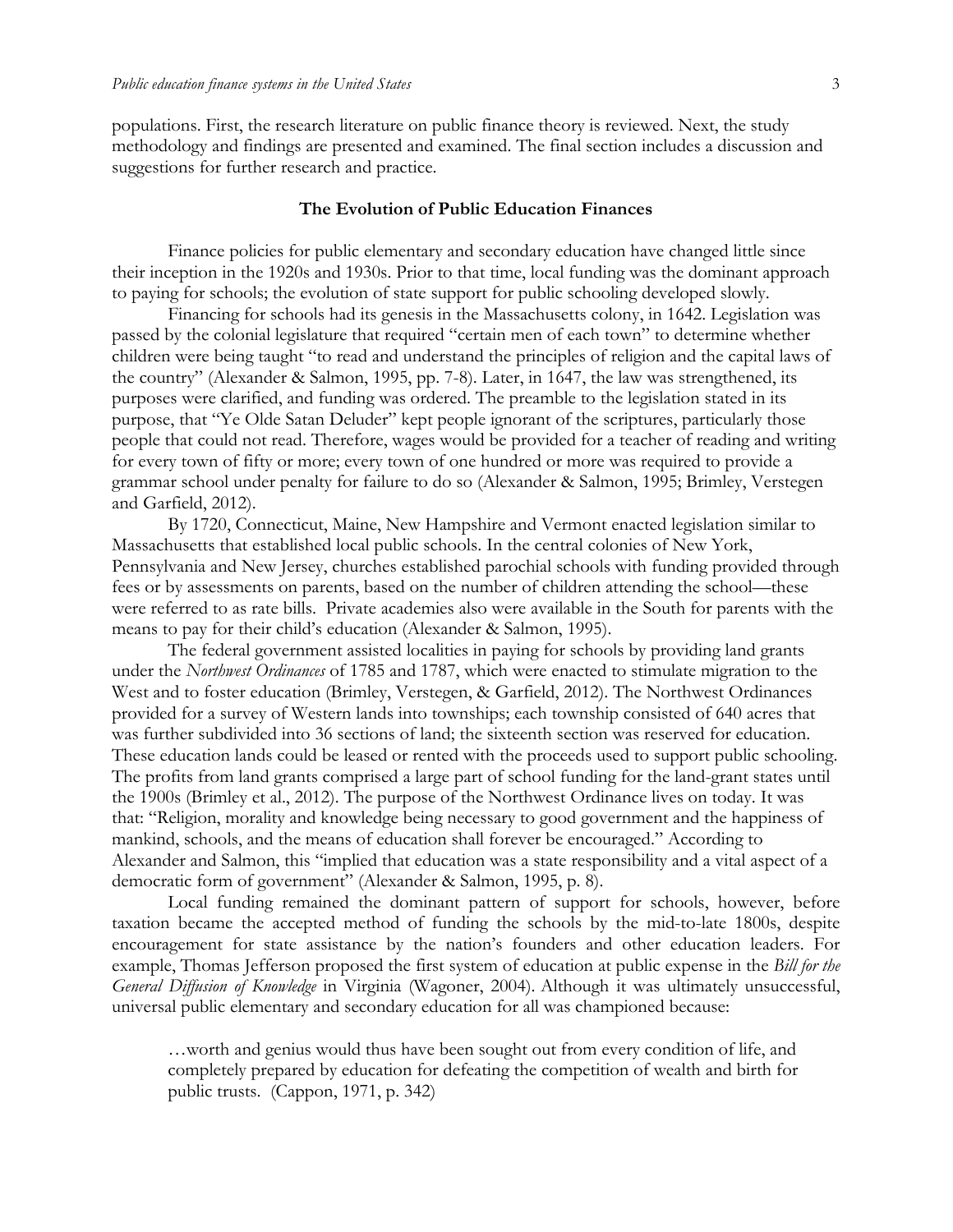Both Horace Mann, secretary of the Massachusetts State Board of Education in 1837, and his contemporary, Henry Barnard, chief state school officer in Rhode Island and Connecticut, were advocates for state supported, free, public schools. Yet, by 1890, all of the states in the Union had tax-supported public schools; "25 percent of them provided more than half of their public school funds from state sources and only 11 states provided less than 15 percent from state funding" (Brimley et al., 2012, p. 172). As late as the 1900s, public school finances derived only 17.2 percent overall from state sources (Brimley et al., 2012).

Ellwood Cubberley exposed the problems with local financing of public education in this classic work on school finance, *School Funds and Their Apportionment*, published in 1906. The *Preface* framed the essential issue, which is as relevant today as it was when the book first appeared:

One of the most important administrative problems of today is how properly to finance the school system of a state, as the question of sufficient revenue lies back of almost every other problem. (Cubberley, 1906, p. 3)

Cubberley examined the state finance practices at the time with attention to distribution schemes and found that fully three-fourths of the states' school finance structures were in need of reform. Cubberley pointed out that states often considered increasing funding but not necessarily how to distribute it "to secure the best results" which resulted in large inequalities. In addition, he pointed to an essential problem: while the states imposed uniform demands for education, cities and towns had unequal abilities to meet them. He stated, "...what is a slight effort for one community is an average load for another and an excessive burden for a third" (Cubberley, 1906, p. 201). His conclusion was that "direct state apportions to poor counties" were needed to "equalize educational advantages" (Cubberley, 1906, p. 203). For rural areas, Cubberley proposed funding based on the number of teachers needed rather than total students. He also championed incentives to encourage local effort (taxation) beyond a required minimum but this would eventually prove to be disequalizing. Cubberley's philosophy of public education finance is encapsulated in this statement:

The duty of the state is to secure for all as high a minimum of good instruction as is possible, but not to reduce all to this minimum; to equalize the advantages to all as nearly as can be done with the resources at hand…. (Cubberley, 1906, p. 17)

Despite Cubberley's seminal contribution to education finance theory, according to scholars, modern school finance had its "origin" in the work of George D. Strayer and Robert M. Haig (Brimley et al., 2012). From their work on the Educational Finance Inquiry Commission on New York Schools in 1923 and intensive studies of state finance systems, they identified deficiencies found in state finance systems, many built on Cubberley's philosophy. What emerged was Strayer and Haig's *Foundation* Program concept, envisioned to equalize educational opportunity for all students. The foundation program contained several features:

- 1. A funding amount needed to meet a basic, minimum education—the foundation--was determined by the state.
- 2. Localities contributed to this amount with a uniform tax effort.
- 3. At the set rate, wealthy districts (with high property values) raised more funds and poor districts raised less. The state made up the difference from state revenue but only up to a point—the foundation level.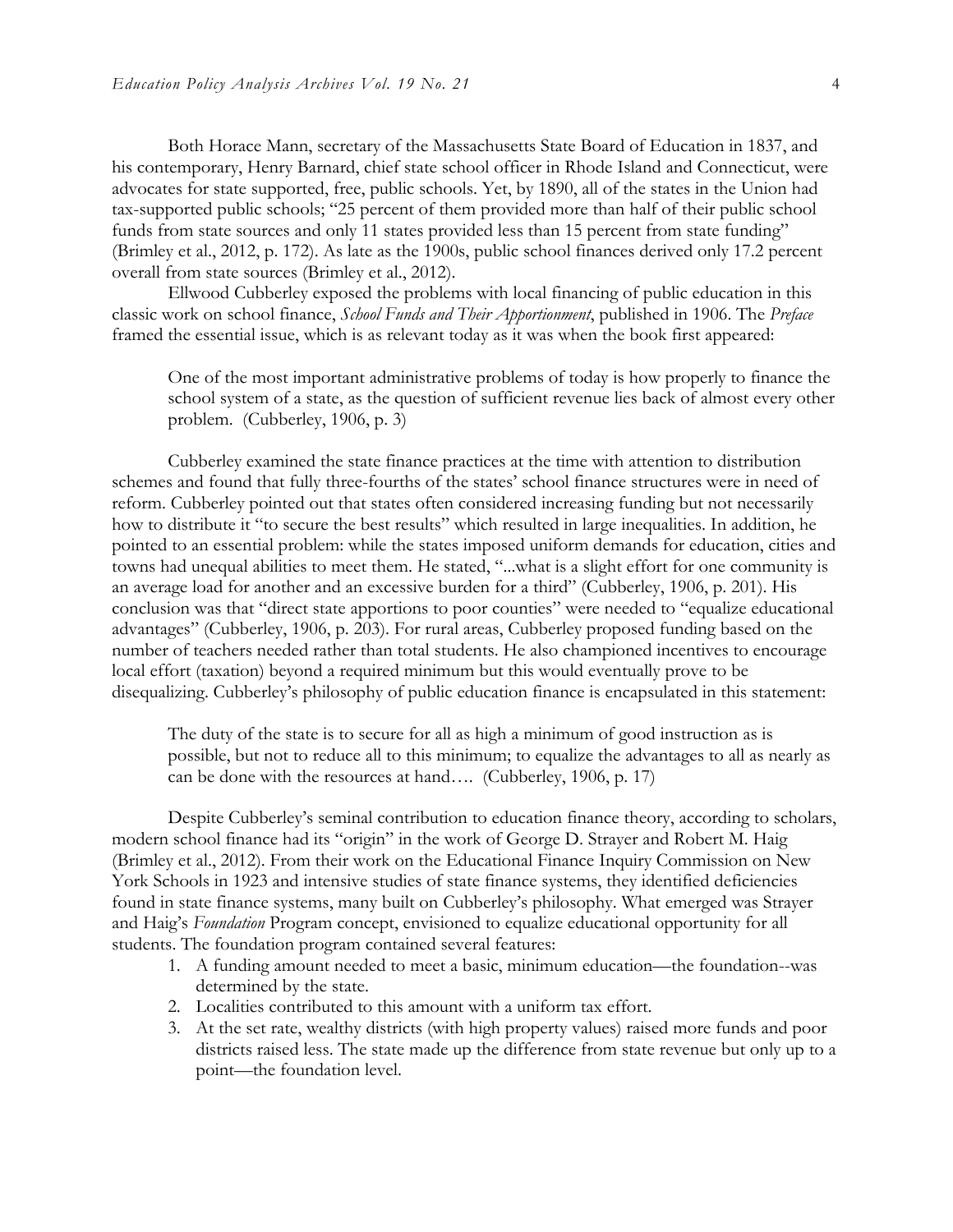- 4. The local effort required under the plan was set at the tax rate needed in the wealthiest district to raise the total amount needed to fund the program. The wealthiest district (i.e. the key district) would receive no state funds.
- 5. Districts could exceed the foundation program through local tax-levy increases unmatched by the state.

Later, Paul Mort, working with Strayer and Haig at Columbia University in New York, examined the foundation concept at a time that states were experimenting with it and a number of interpretations were found in practice. Mort found Cubberley's focus on Reward for Effort incompatible with the equalization concept and like others in states that were studying finance concepts and practices at the time, questioned whether surplus funding should be taken from the wealthy districts to achieve equalization. Mort and others advocated what is referred to as a twotiered finance system today. It provides a foundation program for all districts but includes equalized, state matching funding for additional local taxes levied above the foundation amount generally using a district power equalizing approach ( i.e. state funding is scaled to local aid amounts and inversely to wealth). Mort is best known for showing that education costs differ for students at different levels of the education system such as those in elementary versus secondary schools. He suggested weighting the foundation funding amount to accommodate these cost differences—a concept that is prominent today in funding students with special needs but higher than average costs.

Two other pioneers of finance theory and practice were also active around the time of Strayer, Haig and Mort, although their work was not popular in their own time. They were Harland Updegraff and Henry Morrison. Their work remains relevant to the current climate of education finance with its focus on more state funding, and two-tiered programs that incorporate district power equalization as a second step in the design (Brimley et al., 2012).

In a striking departure from funding systems designed by early finance theorists, Henry Morrison developed a fully funded state finance plan in the 1900s but it received little attention. He reasoned that local school districts generated inequalities through their organizational structure and theorized that by eliminating local districts so that the state became a single, organizational unit, both tax burdens and opportunities would be equalized. The almost complete failure of his vision of full state funding was due to the lack of "a philosophy of local control," according to Brimley et al. (2012, p. 174).

Harlan Updegraff developed a theory that combined reward for effort and equalization, in 1922, called district power equalizing. Like Strayer and Haig, Updegraff worked in New York State but did not achieve widespread popularity until nearly five decades later, when experts in court cases on finance equity, particularly *Serrano v. Priest* in California (1971), advanced his theories. In *Serrano*, in advance of finding the state foundation system unconstitutional, the court queried expert witnesses on permissible finance systems that met the stipulations of the law. Coons, Clune and Sugarman, suggested district power equalization (DPE), which was given strong support by the court (Minorini & Sugarman, 1999).

DPE finance systems provide equal yield (state and local funding) for equal effort (tax rates). Decision choices and policy options about how much to tax and what to spend, shift from the state to the local school district. Local choices are matched and equalized by the state. Wisconsin, Michigan, New York, Maryland, and other states initiated similar plans in the school finance reform era of the 1970s (Brimley et al., 2012).

Following *Serrano*, the U.S. Supreme court decision in *San Antonio v. Rodriguez* (1973), upheld the Texas funding system under a fourteenth amendment challenge. The court found it was 'chaotic and unjust' but that the 'solutions must come from the [state] lawmakers and the democratic citizens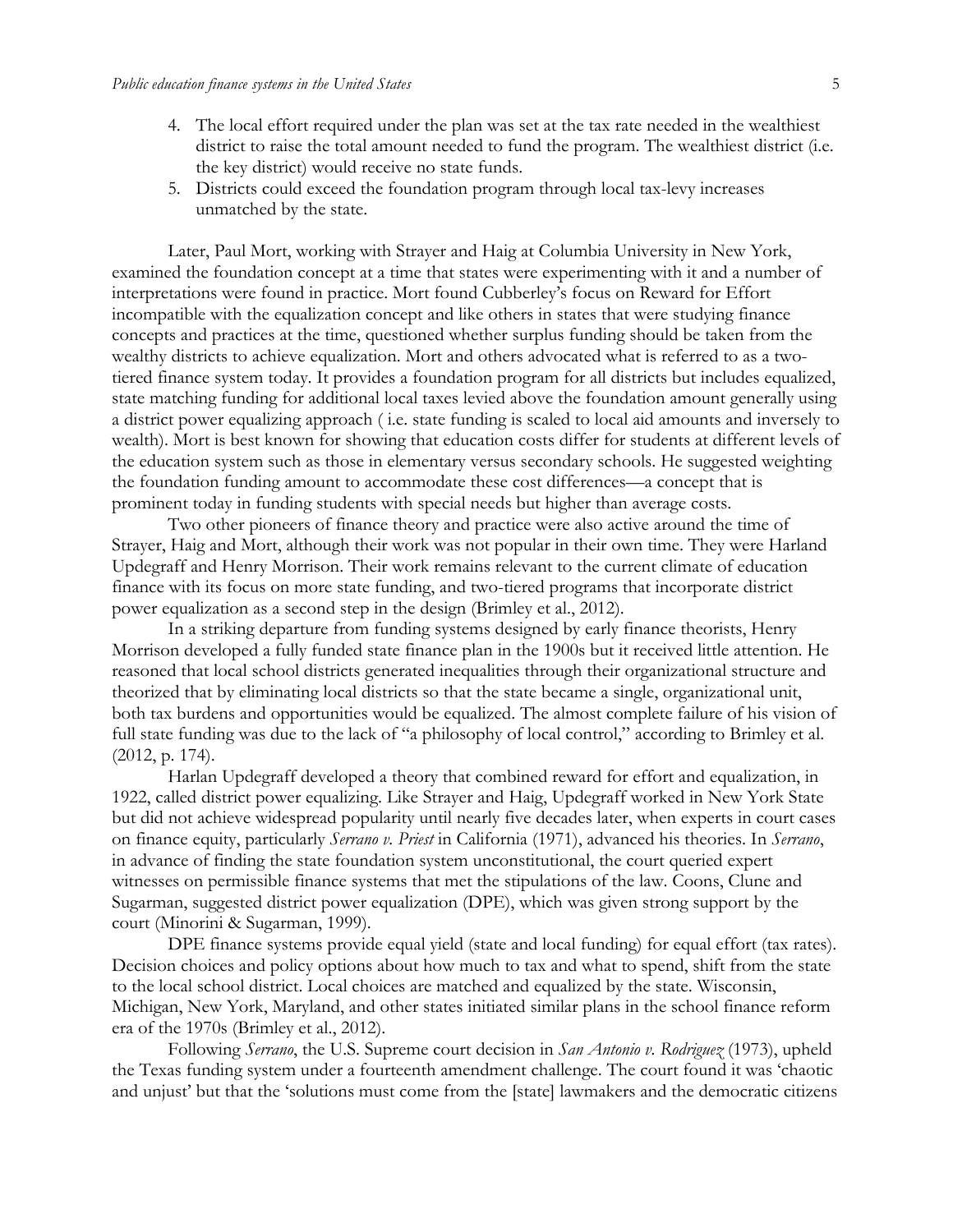who elect them'. Reformers turned to state courts and the Serrano philosophy. A flurry of activity ensued, resulting in the 1970s being dubbed the school finance reform era. By the end of decade, Sparkman notes, the results were mixed. High court decisions in seven states found state finance systems unconstitutional; in 15 states, they were upheld (Sparkman, 1990).<sup>5</sup>

Then in 1983, a *Nation at Risk* was released warning of a 'rising tide of mediocrity in our nation's schools that threatens our very future as a Nation and as a people' (p. 1). Almost overnight, a focus on general education reform eclipsed school finance reform, and attention turned to goals, standards, curriculums, assessments, accountability, and pedagogy—almost everything except finance. There was a current running through the national debate alleging that money did not matter.

Finance research turned to the relationship between resources and student outcomes; state finance policy work halted. After study upon study, it eventually became clear: quality teachers mattered, class sizes mattered, early childhood programs mattered. Because these resources cost money, money mattered (Verstegen & King, 1998). Then, at the end of the 1980s, five state Supreme Court finance decisions burst on the scene--with four decisions finding the state finance system unconstitutional. These pivotal judicial rulings were a marked departure from the past, with their focus on adequacy, and on not just dollars but what dollars buy. Subsequently, attention to adequacy overshadowed other concerns in public education finance (Verstegen, 2004a, 2004b, 2008). Apportionment schemes were largely a neglected area of scholarship and national dialogue.

Despite the time that has passed since the initial theorists conceived of school apportionment schemes that would provide equal opportunities for all children and youths to obtain a minimum education, progress has been slow in achieving equity and adequacy, and no major theory has emerged in the intervening time period of time. Attention to niche areas has sporadically emerged. Funding for special populations has received some attention and support after the federal government passed programs or reauthorized them for low-income students, bilingual education and special education (Brimley et al., 2012). Public charter schools and choice initiatives have captured attention from time to time. The federal *No Child Left Behind Act,* focused on accountability in exchange for federal aid, has been the target of attention and debate.

In 1998, the U.S. Department of Education released state-by-state descriptions of K-12 finance policies (Sielke et al., 2001).<sup>6</sup> This provided important information on apportionment policies, however, no crosscutting themes or tabular information was provided. Thus, with limited exception, it has been over a decade since comprehensive information on all fifty states has been available. This research addresses this gap, by providing the findings from a 50- state survey on finance policies and programs including cross cutting themes and state comparison tables on several key dimensions of state finance policy including funding for special populations.

#### **Method**

How are school funds currently apportioned by the states to local school districts? To what extent do states augment major apportionment schemes to provide assistance for students and districts with special needs or higher costs? What other elements of state policy support public education and equal educational opportunity?

 <sup>5</sup> For a review of recent cases see: Verstegen, D. A. (2004). Towards a Theory of Adequacy: The Continuing Saga of Equal Educational Opportunity in the Context of State Constitutional Challenges to School Finance Systems. *Saint Louis Public Law Review*, 23, 499-530.

<sup>6</sup> See http://www.nces.ed.gov/edfin/state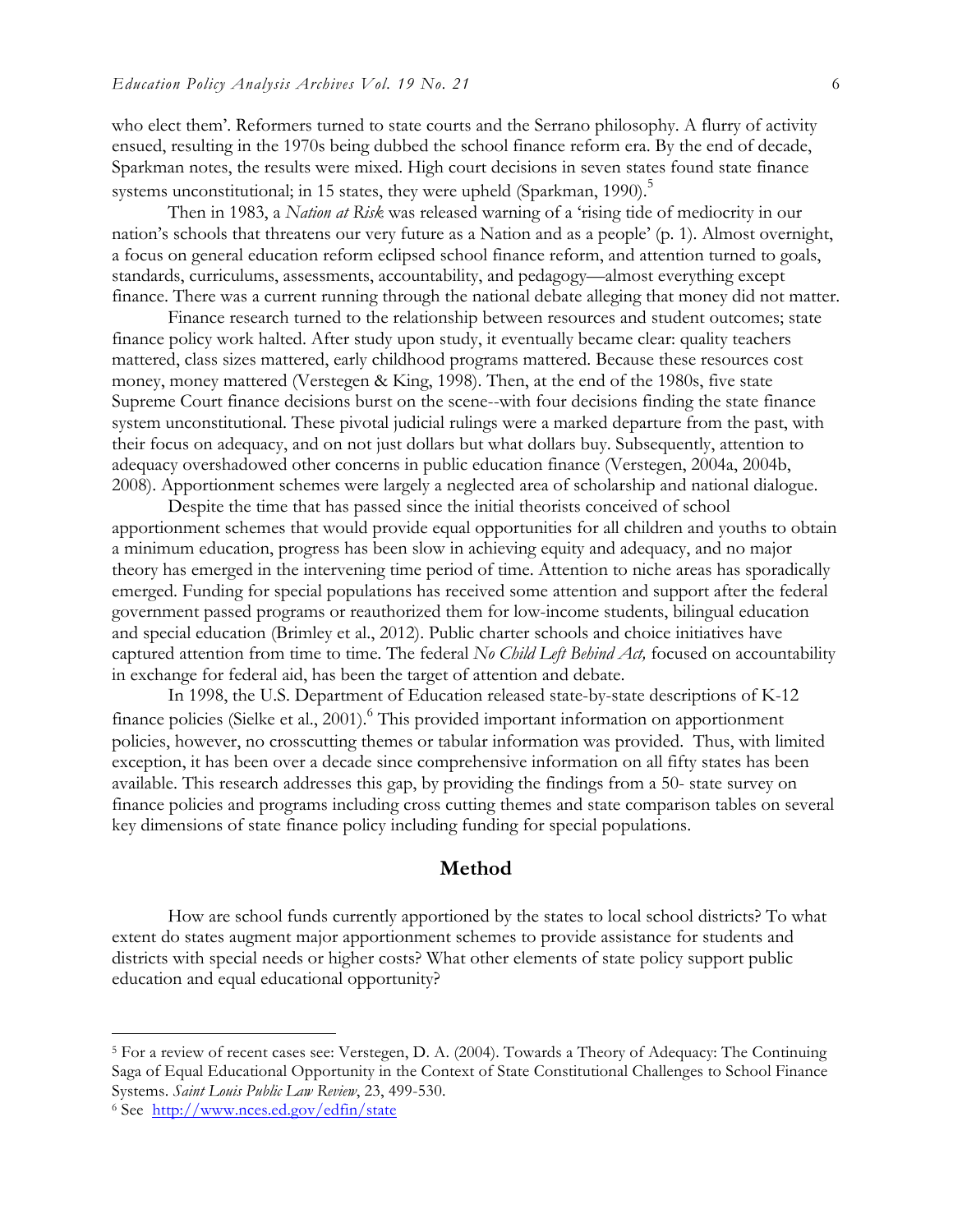To determine the current state of education finance systems, a survey was developed and sent electronically and by mail to the chief state education officer or their designee in each of the fifty states. It requested information on state finances for public elementary and secondary schools during FY 2007. The finance survey consisted of four parts. The *first section* sought information on the major state finance formula used in allocating education funding to local school districts within the state. In the *second section*, information was requested on particular district funding components such as density and/or sparsity of small schools, instructional or unit weights for grade level differences, declining enrollment or growth, capital outlay and/or debt service and transportation. The *third section* requested information on funding for student-based components, such as funding for special education, compensatory education, English Language Learners/Bilingual education, gifted and talented funding, and other program areas, such as vocational education, school nurses and technology coordinators. In *section four*, questions related to revenue and expenditure information were posed, including state mandates restricting revenue or expenditure increases, property assessment ratios used and legal standards for property assessment, the measure of local ability to support schools, school district budget and tax rate procedures/sources of local revenue and state support for nonpublic schools.

Standard procedures were utilized for collecting and analyzing information, including the following. After the initial survey was developed it was sent electronically and by ground mail to the chief state school officer in each state. Several written follow-up requests for data from nonresponders followed with additional phone communications to clarify information. This eventually resulted in full survey information for all but four states. University professors or state association personnel filled these gaps and completed the survey for the missing states.7 Based on the completed information, state finance policies and programs were described for all fifty states, written into a common format, and posted via a website at the University of Nevada for final review and verification by state department of education officials and chief school financial officers. Based on the feedback received, additional changes and corrections were incorporated into the final version of the fifty state surveys. The final survey information was then printed and posted on the web: *Volume I: State-by-State Descriptions* (Verstegen & Jordan, 2008)*, and Volume II: Finance Formulae and Cost Differentials* (Verstegen, Jordan, & Amador, 2008). Then, crosscutting themes were developed and refined; initial findings were described and presented (Verstegen & Jordan, 2009). This generated additional feedback and queries from scholars and policy personnel across the states. A reanalysis of the data files ensued along with additional contacts and queries to agency personnel and experts in the field. This article presents these new findings and updates, along with a special review of weighted programs for special needs students--those receiving special education and related services, compensatory education/at-risk programs, and English Learners--due to the many inquires about these finance policies across the states. It also situates the survey findings in the context of state finance theory and practice and provides suggestions for further research.

#### **Findings**

The state surveys of finance policies and programs for public elementary and secondary education were informative although somewhat surprising. They are shown in Table 1, which includes a list of the major finance systems used by state, drawn from the survey data. As in the past, states provide funding to public elementary and secondary school districts within their borders using

 <sup>7</sup> For individual states, the authors were as follows: Virginia, Lisa G. Driscoll & Richard G. Salmon; Pennsylvania, William Hartman; Tennessee, Gary Peevley; and South Dakota, Brian Aust.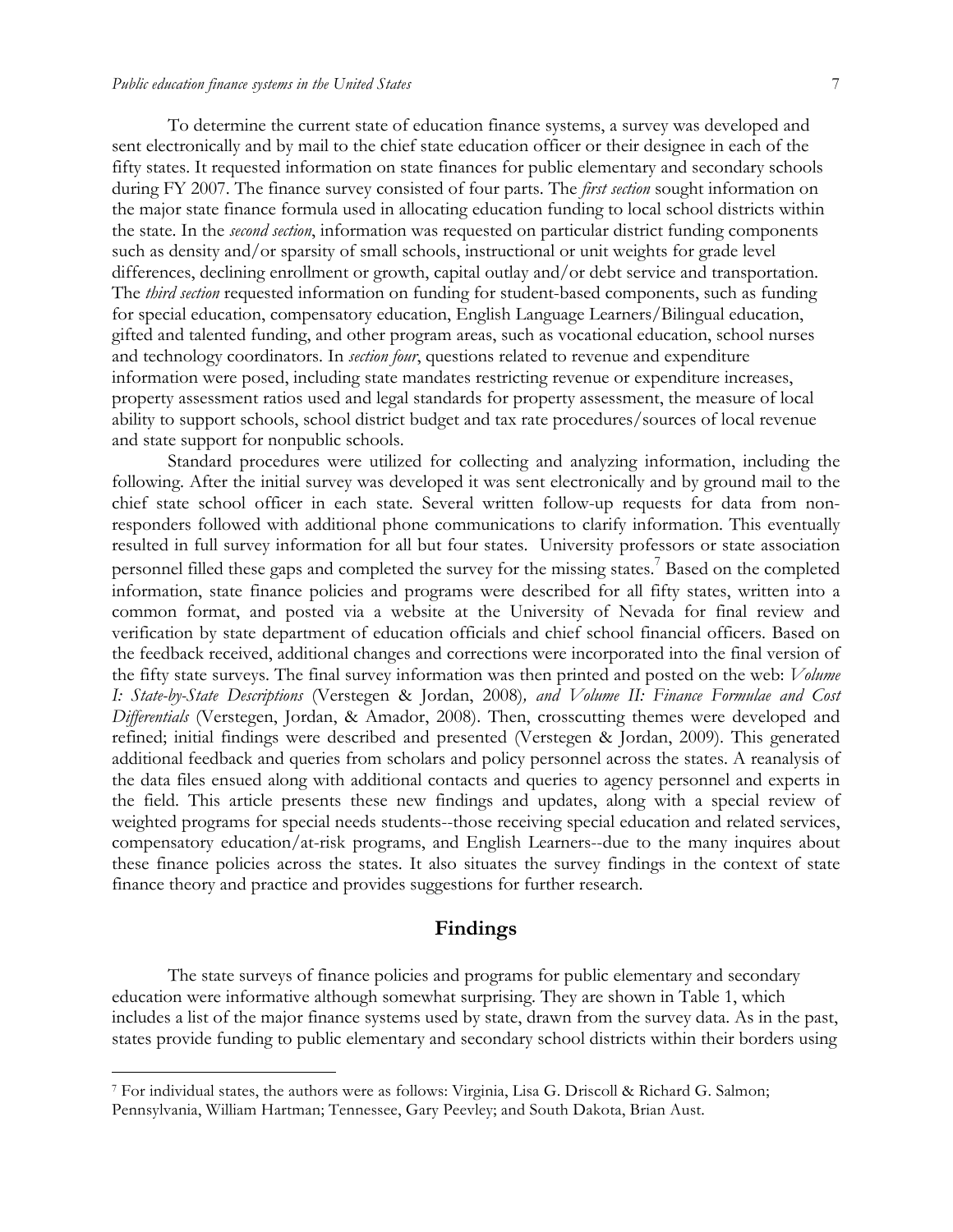one of the four traditional finance formulae advanced by theorists in the early 1900s, including the following: 1) Foundation programs, 2) District Power Equalization Systems, 3) Full State Funding, and 4) Flat Grants. Additionally, several states have combined several formulae into Two-or Three-Tiered Systems. The apportionment scheme, state foundation school programs (FSP), was used by 38 states. When states employing a foundation program as part of a combination funding approach are added to states supporting education through these Strayer-Haig schemes, the total number of states using foundation formula to pay for elementary and secondary education rises beyond a supermajority to 45 states. Recently New York, Indiana and Michigan shifted to a foundation program for funding public education. Clearly this is the program of choice for states allocating funding to school districts within their borders.

*Table 1*

| Finance System                  | State                                  |
|---------------------------------|----------------------------------------|
| Foundation Program (38)         | AK, AL, AZ, AR, CA, DE, FL             |
|                                 | ID, IN, IA, KS, LA, ME, MA, MI         |
|                                 | MN, MS, MO, NE, NV, NH, NJ, NM, NY     |
|                                 | ND, OH, OR, PA, RI, SC, SD, TN, UT, VA |
|                                 | WA, WV, WY                             |
| Full State Funding (1)          | ΗΙ                                     |
| Flat Grant (1)                  | N <sub>C</sub>                         |
| DPE(3)                          | CT,VT,WI                               |
| Combination / Tiered System (7) | GA, IL, KY, MD, MT, OK, TX             |
|                                 |                                        |

Major State Funding Formulae for Public Elementary and Secondary Schools

Foundation program allocation schemes support education through a set state guarantee per pupil or per teacher unit that historically was intended to pay for a basic or minimum education program. Localities contribute to this amount usually through a uniform tax rate or the funding that would result from it in local revenue sources, mainly the property tax base. With similar tax efforts, poor localities raise less funding and wealthy localities, more, due to variations in local property tax bases across school districts. The state makes up the difference in local funding up to the specified guarantee also referred to as the foundation amount. Usually localities can "go beyond' this amount with additional property taxes that are unmatched by the state. Of states employing this approach, Utah has a weighted foundation program with additional funds for sparse districts figured into weighted pupil counts, and a recapture mechanism for districts exceeding foundation-funding amounts. California uses a foundation program with the base amount referred to as a revenue limit. Each district receives its revenue limit from local property tax sources with balances made up by the state. However, each district's revenue limit is different based on historical factors. Property taxes are defined by Proposition 13 and collection and distribution of property tax revenues is the responsibility of counties, in a manner defined by the state legislature. In Tennessee, the BEP is a foundation program with the state setting an amount per student in funding to be distributed and then equalized based on a district's fiscal capacity. The latest rendition, BEP 2.0, adds additional poverty based funding determined by the percentage of students in the district receiving free and reduced price lunches. The new system established in New York is called a foundation formula but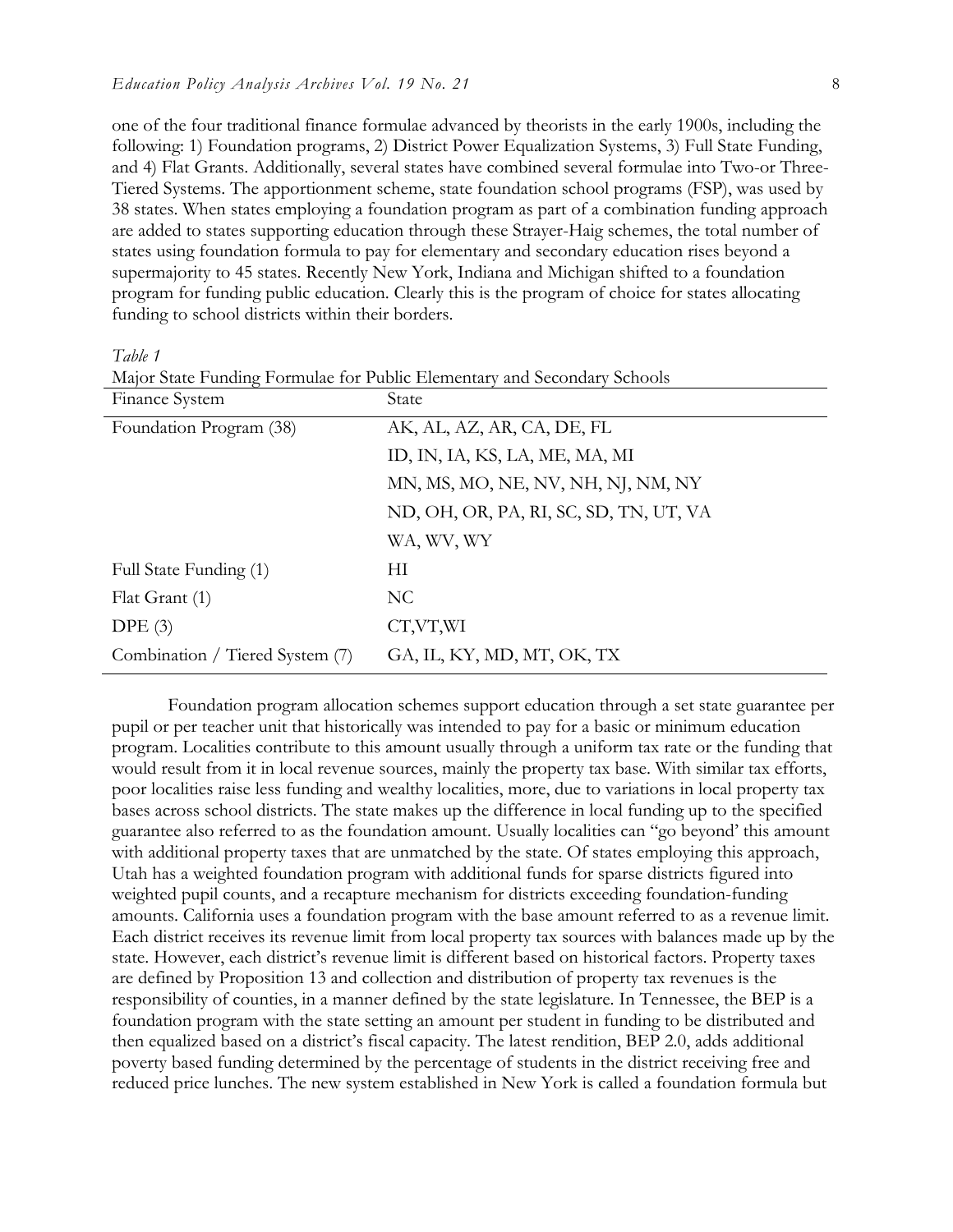it allows districts the choice of a percent equalizing aid ratio or a set tax rate and is therefore a hybrid.

Unlike Foundation Programs, District Power Equalizing Systems support taxpayer equity, rather than pupil equity, by providing equal yield in the form of equal funding for similar tax rates across the state. They consist of a Guaranteed Tax Base system, Guaranteed Yield approach and Percentage Equalizing Formulae (Alexander & Salmon, 1995; Brimley et al, 2012). These finance systems are quickly becoming obsolete. Only three states reported using a district power equalization approach, including Vermont (Guaranteed Yield), Wisconsin (three-tiered Guaranteed Tax Base) and Connecticut (Percentage Equalization). These finance systems shift decision choices and policy options for taxing and spending for public schools from the state to the locality. The local district determines spending and taxing levels and the state matches differences between what is raised locally and what is guaranteed. There are various levels of support based on local choices providing taxpayer equity across the state. For example, the Guaranteed Yield system in Vermont has a base of \$8,210 at a tax rate of 8.7 mills. For every percent the voters add to this amount, the tax rate goes up 1% until double tax rates become operative above 125% of the average spending level. Under Wisconsin's three tiered Guaranteed Tax Base, the state makes up the difference in what is raised locally and what would have been raised under the tiered state guaranteed tax base. Guaranteed valuations differ for K-12, K-8 and Union High School Districts under a primary, secondary and tertiary guarantee (Wisconsin Legislative Fiscal Bureau, 2007).

Other major finance systems used by states include full funding or flat grants. Although local funds are not part of the finance plan under full state funding (FSF), flat grants permit local supplements that are not matched by the state. They were used by states as an initial means of assistance but have since been abandoned because they drive inequalities due to the excess, unmatched local leeway permitted. North Carolina reports a Flat Grant as the major state aid mechanism and Hawaii is the only state employing full state funding. Interestingly, seven states provide combination approaches: Georgia pays for schools through a combination Foundation and Guaranteed Yield formula, Illinois uses three finance formulae (Verstegen, 2007). It employs a foundation program as base and also uses an alternative method and flat grant funding when local resources exceed 93% or175% of the foundation level, respectively. In 2006-07 the foundation level was \$5,334 per pupil. In Kentucky, under SEEK (Support Education Excellence in Kentucky) funding is derived from a base foundation level with an optional two tiers of supplementation under a DPE. Under Tier I, school district can levy an equivalent tax rate which will raise revenue up to 15% above the adjusted SEEK base. The local effort is equalized at 150% of the statewide average per pupil assessed property valuation. Tier II allows additional levies to produce up to 30% above the adjusted SEEK base plus Tier I, but is not matched by the state. Montana has a combination Foundation and Guaranteed Tax Base program; and Texas employs a two-tiered system comprised of a Foundation System and Guaranteed Yield Program.

For the purposes of this research, Pennsylvania was classified as a foundation program based on historical information. Since about 1991, it has provided: 1) a hold harmless for what each district received the previous year (usually about 96-97% of the total state funding for regular education). 2) A series of about 4 to 8+ supplements based on a changing set of priorities each year (e.g. low income, high taxes, poverty, growth, small district assistance, etc). 3) A minimum guarantee of generally 2% is provided if the district does not reach that amount through supplements. In addition, Rhode Island was also classified as a foundation program for the purposes of this research although some information indicates that the state operated without a formula at the time of the survey.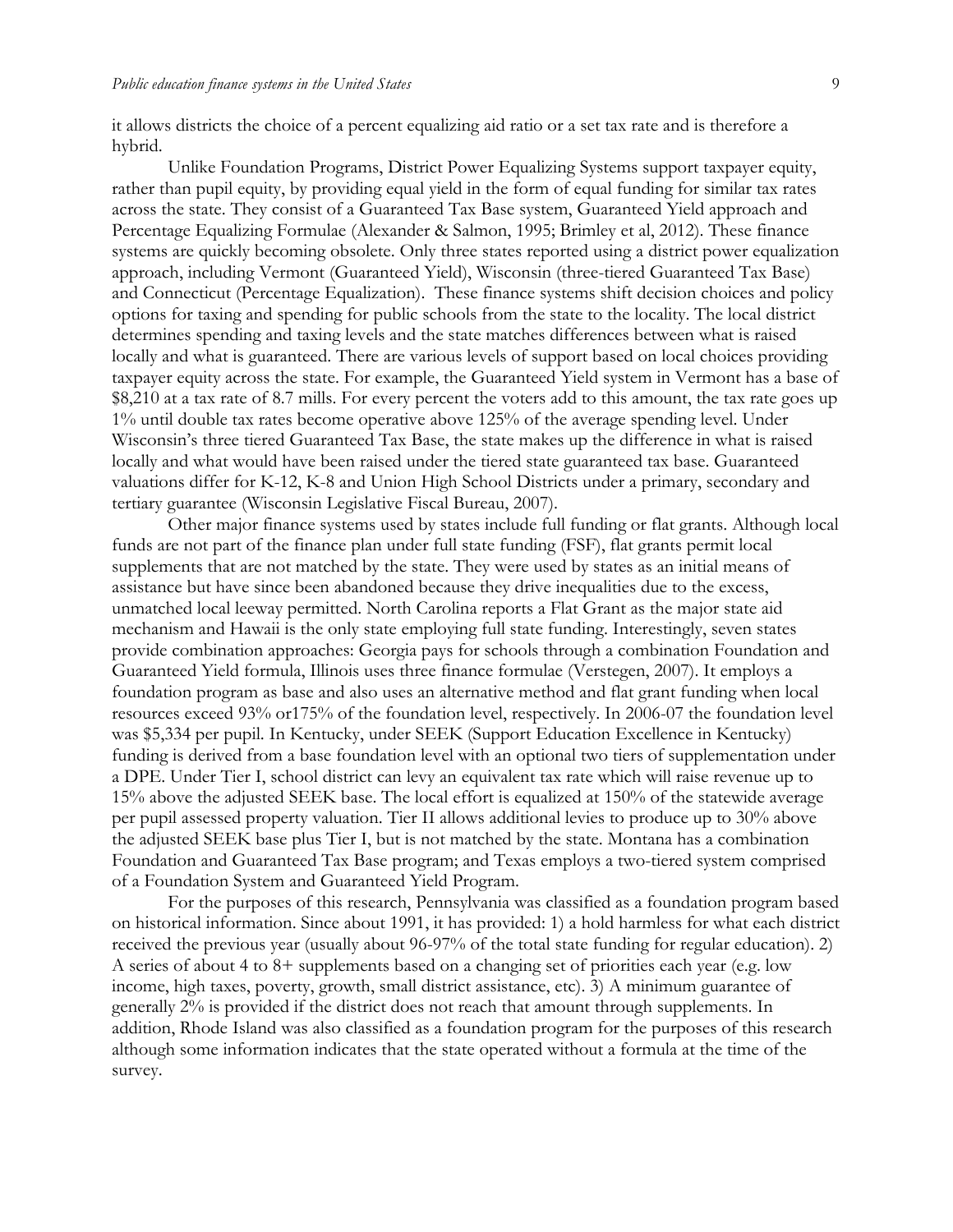#### **Cross-cutting themes**

In reviewing the full gamut of state finance policies, it can be observed that there is a great deal of variation among major approaches despite the relative parsimony in their use. States provide different amounts of funding per child/teacher; count students for funding purposes in a variety of ways; and employ a variety of adjustments to their general funding system. For example, Connecticut supports a per pupil foundation level of \$5,891 (\$5, 461), while Michigan pays \$7,108 (\$7,350), Massachusetts, has an average of \$8,425 (\$7,808) per student, New Jersey, \$7,913 (\$6,967), Nevada, \$5,122 (\$5,134), Minnesota, \$4,974 (\$5,176), and New Mexico, \$3,446 (\$3,499). Idaho provides \$25,436 (\$31,216) per Instructional Unit and North Carolina supports between \$28,510 (\$30,340) and \$57,330 (\$61,009) per instructional unit based on a statewide teacher salary schedule. However, these allotments are not as straightforward as they may appear. Variations in the cost of living or cost of education affect the purchasing power of the dollar across the states. Geographic cost adjustments based on a Comparative Wage Index are shown in parentheses above by state (Taylor, 2010).<sup>8</sup> The effect of adjusting for cost differences is to slightly reduce the variation from 2.4 times more funding in Massachusetts compared with New Mexico, to 2.3 times more. Many other factors can influence funding including sparsity or density, scale and differences in geography. Also, funding per pupil amounts vary depending on whether they are based on the number of pupils in average daily membership (ADM), average daily attendance (ADA), enrollment (ENR), a weighted pupil count or some other measure. The state share of funds will vary inversely based on local wealth which usually consists of assessed values of property as in Nevada, or a combination of local tax bases, as in Virginia. The state is responsible for the difference between the guarantee and local aid. The local effort varies substantially across states and may or may not be required and may or may not be fully matched. However, the funding apportionment scheme, itself, is comparable across states although it includes variation in implementation and specifics.

Another key issue related to funding formulae and the amount of funds provided per child is whether or not that amount is sufficient to teach all children to state standards, laws and requirements (Verstegen, 2002). This is the adequacy issue that has achieved so much attention recently. Interestingly, Maine's foundation program specifically mentions that it is "adequacy" based formula—an improvement on past systems where the amount of the major equalizing grant was based more on politics or residual budgeting than on a rational basis anchored in research. Maine's Essential Programs and Services funding formula uses cost analysis to establish the amount, level and costs of education components needed in each school to ensure all students have equitable opportunities to achieve proficiency on learning standards. Mississippi uses data from schools that are considered to be successful and efficient to determine base student allocations, i.e. foundation amounts. Missouri develops an "adequacy target" based on several factors including the average current expenditures of districts meeting all performance standards established by the Missouri State Board of Education.

While few state finance systems are simple and transparent, a goal in education finance policy, Indiana's finance formula appears to be the most complex of the 50-states, as it relies on various calculations and information from several previous years to determine guarantees and funding levels. In fact, the basic grant for each school corporation or charter school in Indiana is calculated using what is referred to as the "complexity index" resulting in various levels of funding.

#### **Special Student Funding Allocations**

 <sup>8</sup> Figures are adjusted using the Comparable Wage Index developed by Lori Taylor, Texas A & M University. This index reflects the state salary costs of college-educated, full-time workers in fields other than education. It "reflects the labor market in which school districts compete for talent." *EDSource* (September 2010).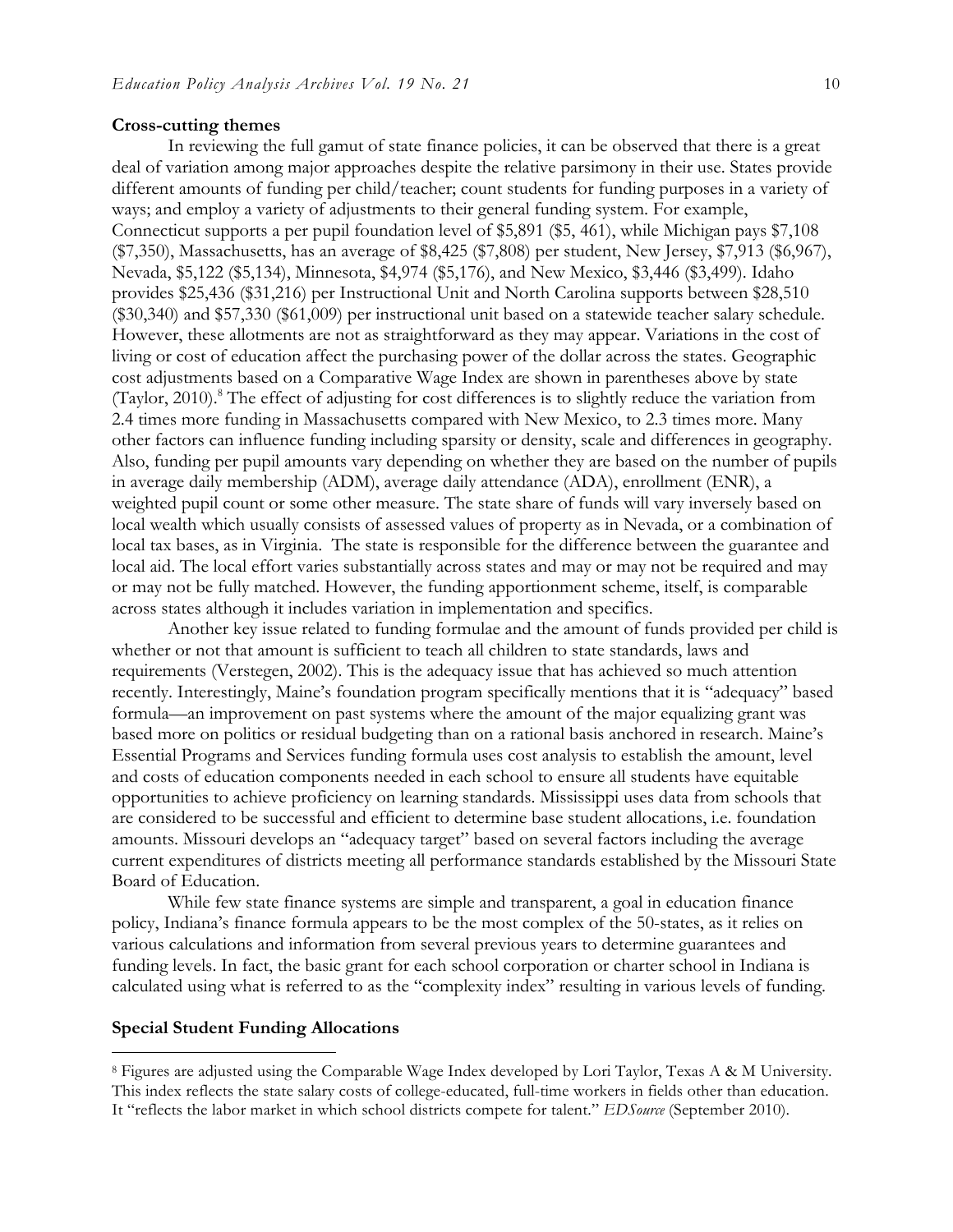States also provide district and student adjustments to the basic support guarantee to acknowledge cost pressures beyond the control of the district (Anthony & Jacobson, 1992). For districts, these cost pressures include size, geography, the cost of doing business and special student needs. Students in poverty (as a proxy for students at-risk of dropping out of school), students with limited English proficiency or students with disabilities require additional funding to meet state standards, laws and goals. Provisions to increase funds for justifiably higher costs than the foundation amount can be included in the major finance grant through weights or can be added to that amount as a separate provision outside the major finance formula. Recently Tennessee and Hawaii added provisions to their finance system for high cost students. Utah uses a weight pupil count in the foundation formula. An overall question in this regard is whether the amounts expended for high costs students are adequate and the interplay of funding streams when students fall into several high-cost categories.

Table 2 lists funding mechanisms states use to pay for students receiving special education and related services. These funds are supplemented by federal aid under the Individuals with Disabilities Education Act (IDEA). Currently, all but one state reports providing state aid for special education although apportionment systems vary. Generally, states pay for special education programs and services using one of four major methods: 1) per pupil funding, either pupil weighted systems or a flat grant, 2) cost reimbursement, 3) instructional/teacher units, and 4) census. States may also provide funding through intermediate units rather than directly to the LEA (local education agency) as is the case in Colorado, New York and Wisconsin.

Currently 21 states provide per pupil funding for special education through weights that recognize the excess cost of the special education programs and service beyond the regular education program amount. For example, if special education costs 90% of general education, the weight would be .90 (Parrish & Verstegen, 1994; Verstegen, 1994, 1995). With general education costs included (1.0), the student would be weighted at 1.90 and generate 1.9 times the foundation amount/state guarantee. States may set limits on the percent of students funded under weighted systems and can include multiple or single weights for different categories such as special education. When states use weights to fund special education, as general funding increases, so does special education funding.

Weights vary by state. As shown in Table 3, Oklahoma has 12 categories of weights based on a student's disability; Texas has nine weights based on instructional arrangements (e.g. resource room, selfcontained) and one weight for "mainstreamed students." Delaware and Kentucky have three broad weighted categories based on exceptionality, while Hawaii uses four broad weighted categories based on needed support levels.

New Mexico has four categories based on service needs; Tennessee includes multiple categories referred to as "options". Florida uses a new method also based on service needs and costs entitled, Exceptional Student Education Matrix of Services (www.fldoe.org/ese/pdf/matrixnv.pdf). Matrices are completed by checking all the services that will be provided to the student consistent with the student's IEP (individual education program). Then students are placed into one of five support levels. About 60%, 25% and 10% of students are in levels 1, 2, 3, respectively, which do not receive additional funds beyond grade-level weights; support levels 4 and 5 generate a weight of 3.734 and 5.201 and include about 5% to 6% of all students. Several states use a single weight to fund special education programs (Maryland, Oregon, Utah, West Virginia), or several methods of support.

A question of interest is how students are supported when they are integrated into the general education classroom and whether additional funding weights follow students to the place services are received. Texas, for example, provides a specific weight for mainstreamed students. As weights provide a uniform amount of funding per child they do not provide incentives for efficiency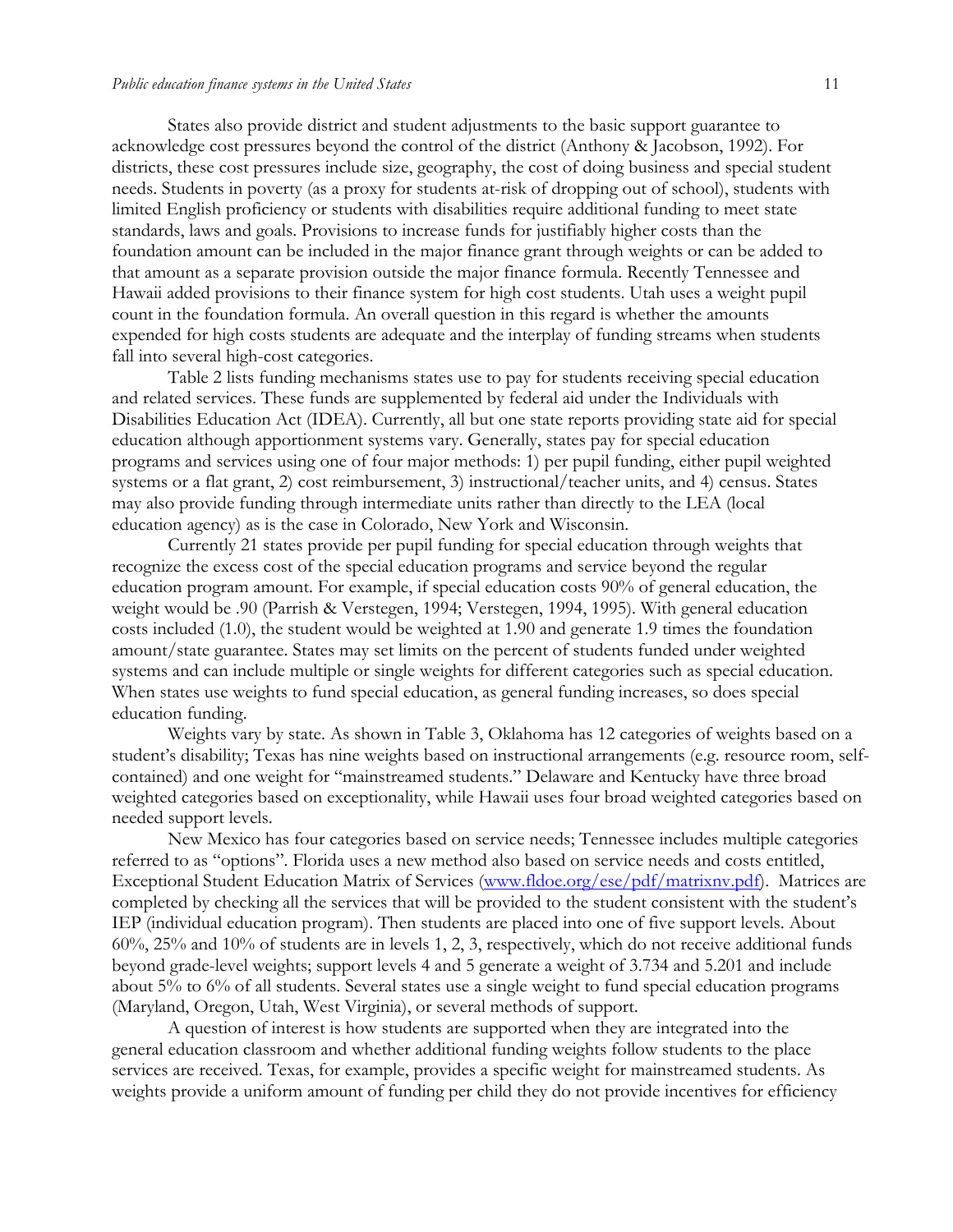because all students receive funding regardless of cost economies. A problem is the designation of a uniform cost for all students within a weighted category although their program, and therefore costs, may vary. However, a strength of weighting is that the amount of funding increases as the basic grant amount increases, without a special allocation change or legislative stipulation.

| Allocation Mechanisms for Special Education |                                        |  |  |
|---------------------------------------------|----------------------------------------|--|--|
| Allocation                                  | State                                  |  |  |
| Per Pupil/ Weighting (21)                   | AZ, FL, GA, HI, IA, KY, LA, MD, MO, NJ |  |  |
|                                             | NM, NY, OH, OK, OR, SC, TN, TX, UT     |  |  |
|                                             | WA, WV                                 |  |  |
| Cost Reimbursement (10)                     | AR, IN, ME, MI, MN, NE, NH, VT,WI, WY  |  |  |
| Unit $(6)$                                  | DE, ID, KS, MS, NV, VA                 |  |  |
| Census $(5)$                                | AL, CA, MA, NC, PA                     |  |  |
| Other $(14)$                                | AL, AK, AZ, CA, CO, CT, IL, MA         |  |  |
|                                             | MT, NH, ND, OR, SD, WA                 |  |  |

*Table 2*  $\overline{A}$ 

States also use cost reimbursement methods to support special education. These methods usually define eligible cost categories and the percentage of these costs that will be reimbursed by the state. Ten states currently use this approach. Additionally, five states use instructional unit approaches that pay for teachers based on the number of students served. A new category of interest is census based funding, which provides costs based on the total number of students in the school district. It provides funding based on the overall number of total students in a school district not on the basis of the count of students with disabilities. Thus, this model provides no fiscal incentives for classification yet provides funding for services to students in need.

Other approaches to pay for special education are also evident in the survey data. Alaska provides a block grant that funds special student programs, including vocational education, gifted and talented, and bicultural/bilingual. Arkansas is the only state that directly discusses adequacy in relation to special education funding—an area of interest across the country which also includes funding for low-income students and English Language Learners (ELL).

|         | States Using a Form of Pupil Weighting for Special Education |                |
|---------|--------------------------------------------------------------|----------------|
| State   | Category                                                     | Student Weight |
| Arizona | Kindergarten                                                 | 1.352          |
|         | Hearing Impairment                                           | 4.771          |
|         | $K-3$                                                        | 0.060          |
|         | English Language Learners (ELL)                              | 0.115          |
|         | MD-R, A-R, and SMR-R (2)                                     | 6.024          |
|         | MD-SC, A-SC and SMR-SC (3)                                   | 5.833          |
|         | Multiple Disabilities Severe Sensory Impairment              | 7.947          |
|         | Orthopedic Impairment (Resource)                             | 3.158          |

*Table 3*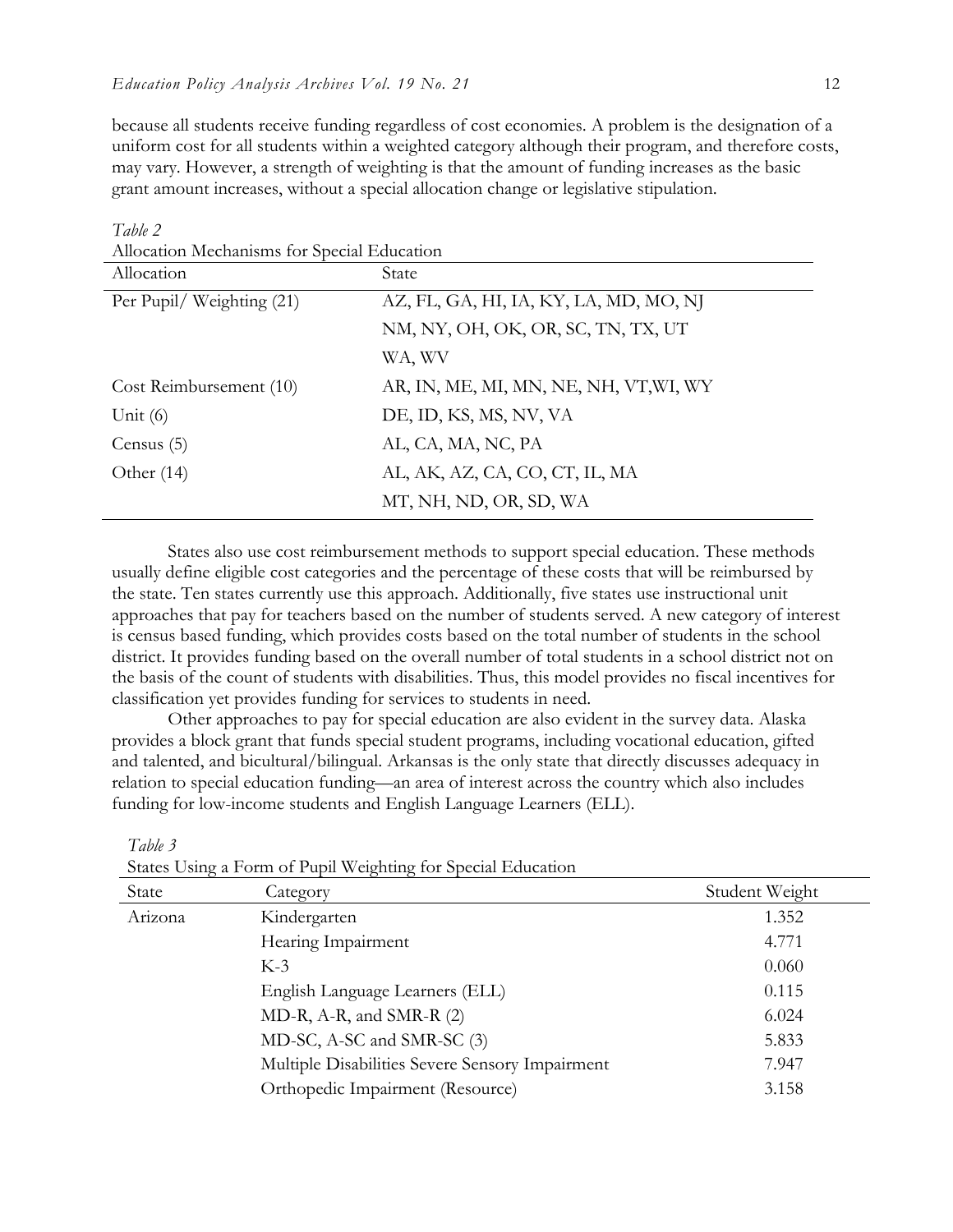|          | Orthopedic Impairment (Self Contained)                                       |             | 6.773                       |
|----------|------------------------------------------------------------------------------|-------------|-----------------------------|
|          | Preschool-Severe Delayed                                                     |             | 3.595                       |
|          | ED, MIMR, SLD, SLI, & OHI (4)                                                |             | 0.003                       |
|          | <b>Emotionally Disabled (Private)</b>                                        |             | 4.822                       |
|          | Moderate Mental Retardation                                                  |             | 4.421                       |
|          | Visual Impairment                                                            |             | 4.806                       |
| Florida  | Grades PK-3 Basic                                                            | \$4,120.97  | $(\$3,981.61 \times 1.305)$ |
|          | Grades 4-8 Basic                                                             | \$3,981.61  | $(\$3,981.61 \times 1.000)$ |
|          | Grades 9-12 Basic                                                            | \$4,331.99  | $(\$3,981.61 \times 1.088)$ |
|          | Support Level 4 (254)                                                        | \$14,867.33 | $(\$3,981.61 \times 3.734)$ |
|          | Support Level 5 (255)                                                        | \$20,708.35 | $(\$3,981.61 \times 5.201)$ |
| Georgia  | Six weighted categories over the range                                       |             | 2.3803 to 5.7655            |
| Hawaii   | Intermittent support                                                         |             |                             |
|          | Targeted support                                                             |             |                             |
|          | Sustained support                                                            |             |                             |
|          | Intensive support                                                            |             |                             |
| Iowa     | Resource teaching program, special class with                                |             | 1.72                        |
|          | integration, supplemental assistance. Receive all                            |             |                             |
|          | or part of instructional program in the general                              |             |                             |
|          | education curriculum.                                                        |             |                             |
|          | Self-contained special class with little integration,                        |             |                             |
|          | limited participation in the general                                         |             | 2.21                        |
|          | Education curriculum with non-handicapped                                    |             |                             |
|          | Self-contained special class. Pupils with similar                            |             | 3.74                        |
|          | educational needs who are severely handicapped                               |             |                             |
|          | and special education instructional program<br>provided on a full-time basis |             |                             |
| Kentucky | Speech Language disability                                                   |             | 0.24                        |
|          | Orthopedically Impaired                                                      |             | 1.17                        |
|          | Other Health Impaired                                                        |             | 1.17                        |
|          | Specific Learning Disability                                                 |             | 1.17                        |
|          | Developmentally Delayed                                                      |             | 1.17                        |
|          | Mild Mental Disability                                                       |             | 1.17                        |
|          | Hearing Impaired                                                             |             | 2.35                        |
|          | Visually Impaired                                                            |             | 2.35                        |
|          | <b>Emotional Behavior Disability</b>                                         |             | 2.35                        |
|          | Deaf Blind                                                                   |             | 2.35                        |
|          | Multiple Disabilities                                                        |             | 2.35                        |
|          | Autism                                                                       |             | 2.35                        |
|          | Traumatic Brain Injury                                                       |             | 2.35                        |
|          | <b>Functional Mental Disability</b>                                          |             | 2.35                        |
|          |                                                                              |             |                             |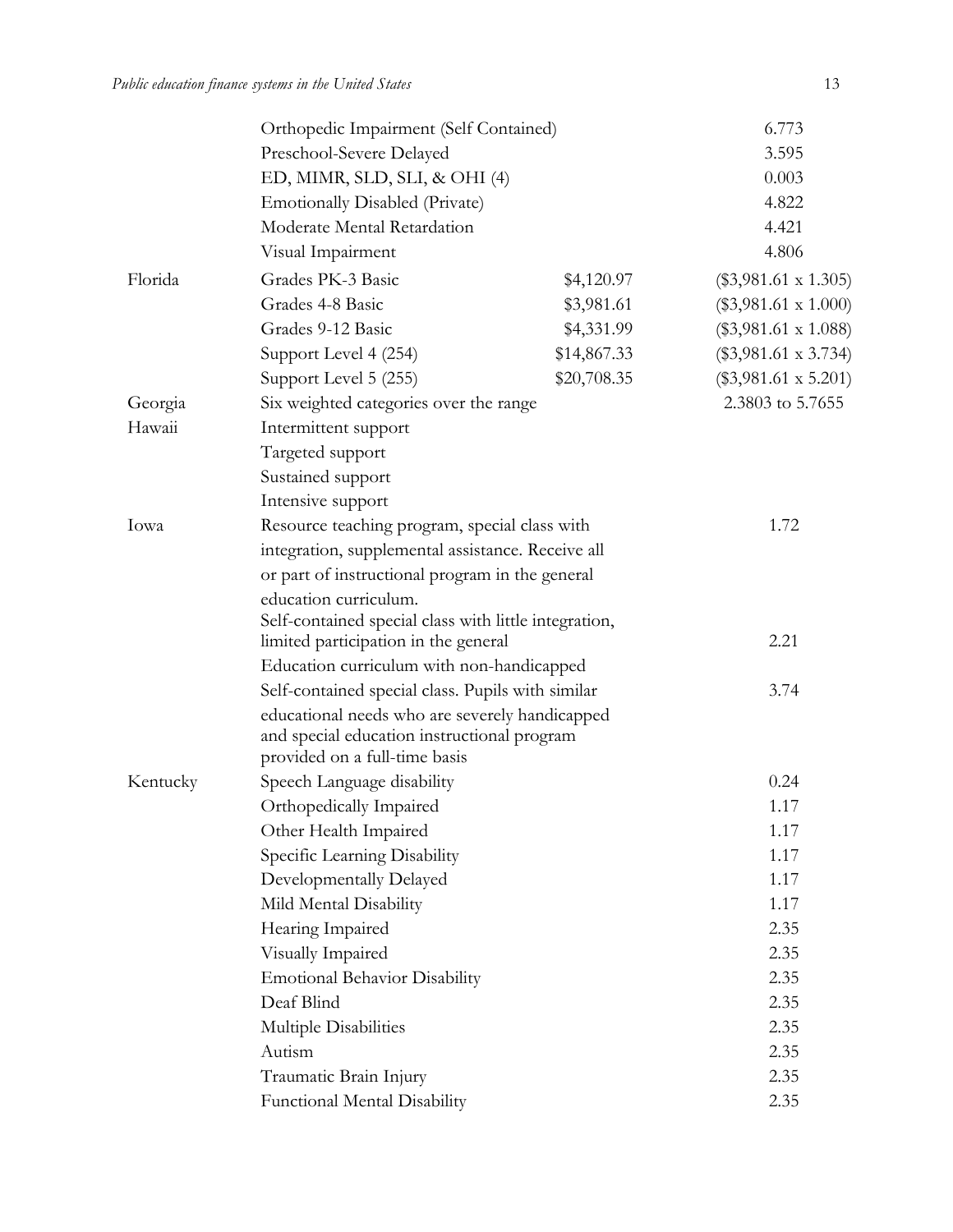| Louisiana  | Special Education Students                                                                        |                     |
|------------|---------------------------------------------------------------------------------------------------|---------------------|
|            | Other Exceptionalities                                                                            | 1.50                |
|            | Gifted and Talented                                                                               | 0.60                |
| Maryland   | Special Education                                                                                 | 0.74                |
|            | Students greater than 300% of excess cost                                                         | 0.80                |
|            | Excess Special Education students in a district that                                              |                     |
| Missouri   | exceed the threshold of 14.9%                                                                     | 0.75                |
|            | Tier I pupils- occupational therapy, physical                                                     |                     |
| New Jersey | therapy, speech and counseling.                                                                   | \$310 per pupil     |
|            | Tier II pupils are residents in the district not                                                  |                     |
|            | receiving Tier IV intensive services and<br>meeting the criteria for specific learning disability | $$3,260$ per pupil  |
|            | or perceptually impaired,                                                                         |                     |
|            | traumatic brain injury or neurologically impaired,                                                |                     |
|            | cognitive impairment, mild or educable mentally                                                   |                     |
|            | retarded and preschool disabled and some                                                          |                     |
|            | vocational programs                                                                               |                     |
|            | Tier III pupils are residents in the district not                                                 |                     |
|            | receiving Tier IV intensive services meeting the                                                  | $$5,975$ per pupil  |
|            | criteria for cognitive impairment-moderate or                                                     |                     |
|            | trainable mentally retarded, orthopedically                                                       |                     |
|            | impaired, auditory impaired, communication                                                        |                     |
|            | impaired, emotionally disturbed, multiply                                                         |                     |
|            | disabled, other health impaired or chronically ill,<br>and visually impaired                      |                     |
|            | Tier IV pupils are the number of pupils classified                                                |                     |
|            | as eligible for special education resident in the                                                 | $$13,037$ per pupil |
|            | district and receiving intensive services.                                                        |                     |
|            | Class A Programs: specially trained teacher travels                                               |                     |
| New Mexico | to assist teachers, students and gifted on a                                                      | 0.7                 |
|            | Part-time basis **                                                                                |                     |
|            | Class B Programs: specially trained teacher                                                       | 0.7                 |
|            | operated a resource room and assists gifted.**                                                    |                     |
|            | Class C Programs: special classroom instruction for                                               |                     |
|            | moderately handicapped and gifted                                                                 | 1.0                 |
|            | Class D Programs: full-time special classroom                                                     | 2.0                 |
|            | instruction for severely handicapped students and                                                 |                     |
|            | aged three-and four-year old handicapped.                                                         |                     |
|            | Pupils with handicapped conditions in special class                                               |                     |
| New York   | or school day 60% or more in either public                                                        | 1.65                |
|            | school or BOCES Program.                                                                          |                     |
|            | Pupils with handicapping conditions in special class<br>20% or more of the school week or         | 0.90                |
|            |                                                                                                   |                     |
|            | receiving consultant teacher services a minimum                                                   |                     |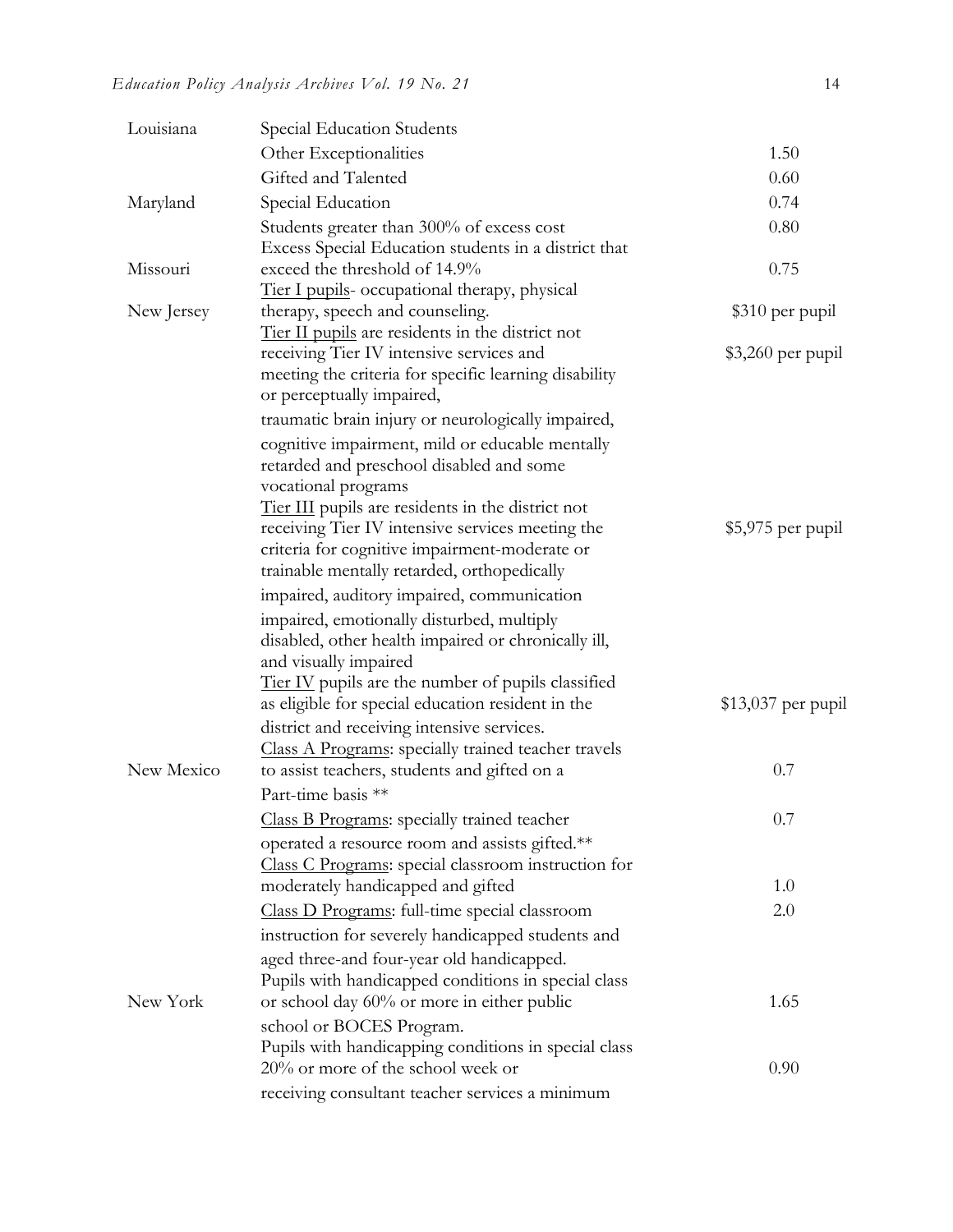|                | of 2 hours per week.                                              |          |  |
|----------------|-------------------------------------------------------------------|----------|--|
| Ohio           | Special education students are funded through the formula         |          |  |
|                | based on weights according to special education categories.       |          |  |
| Oklahoma       | Vision Impaired                                                   | 3.80     |  |
|                | Learning Disabilities                                             | 0.40     |  |
|                | Hearing Impaired                                                  | 2.90     |  |
|                | Mentally Retarded: Educable Mentally handicapped                  | 1.30     |  |
|                | and Trainable Mentally Handicapped                                |          |  |
|                | Emotionally disturbed                                             | 2.50     |  |
|                | Multiple handicapped                                              | 2.40     |  |
|                | Physically handicapped                                            | 1.20     |  |
|                | Speech Impaired                                                   | 0.05     |  |
|                | Deaf and Blind                                                    | 3.80     |  |
|                | Special Education summer program                                  | 1.20     |  |
|                | Autism                                                            | 2.40     |  |
|                | Traumatic Brain Injury                                            | 2.40     |  |
| Oregon         | Students with disabilities                                        | 0.50     |  |
|                | High Cost Disability Grant- Annual IEP cost would exceed \$30,000 |          |  |
| South Carolina | Educable mentally handicapped                                     | 1.74     |  |
|                | Learning disabilities                                             | 1.74     |  |
|                | Trainable mentally handicapped*                                   | 2.04     |  |
|                | Emotionally handicapped                                           | 2.04     |  |
|                | Orthopedically handicapped                                        | 2.04     |  |
|                | Visually handicapped                                              | 2.57     |  |
|                | Hearing handicapped                                               | 2.57     |  |
|                | Speech handicapped                                                | 1.90     |  |
|                | Homebound pupils                                                  | 2.10     |  |
|                | Autism                                                            | 2.57     |  |
| Tennessee      | Option 1                                                          | 0.91     |  |
|                | Option 2                                                          | 0.73     |  |
|                | Option 3                                                          | 0.46     |  |
|                | Option 4                                                          | 0.25     |  |
|                | Option 5                                                          | 0.15     |  |
|                | Option 6                                                          | 0.2      |  |
|                | Option 7                                                          | 0.1      |  |
|                | Option 8                                                          | 0.6      |  |
|                | Option 9                                                          | $\theta$ |  |
|                | Option 10                                                         | 0.1      |  |
| Texas          | Homebound                                                         | 5.0      |  |
|                | Hospital class                                                    | 3.0      |  |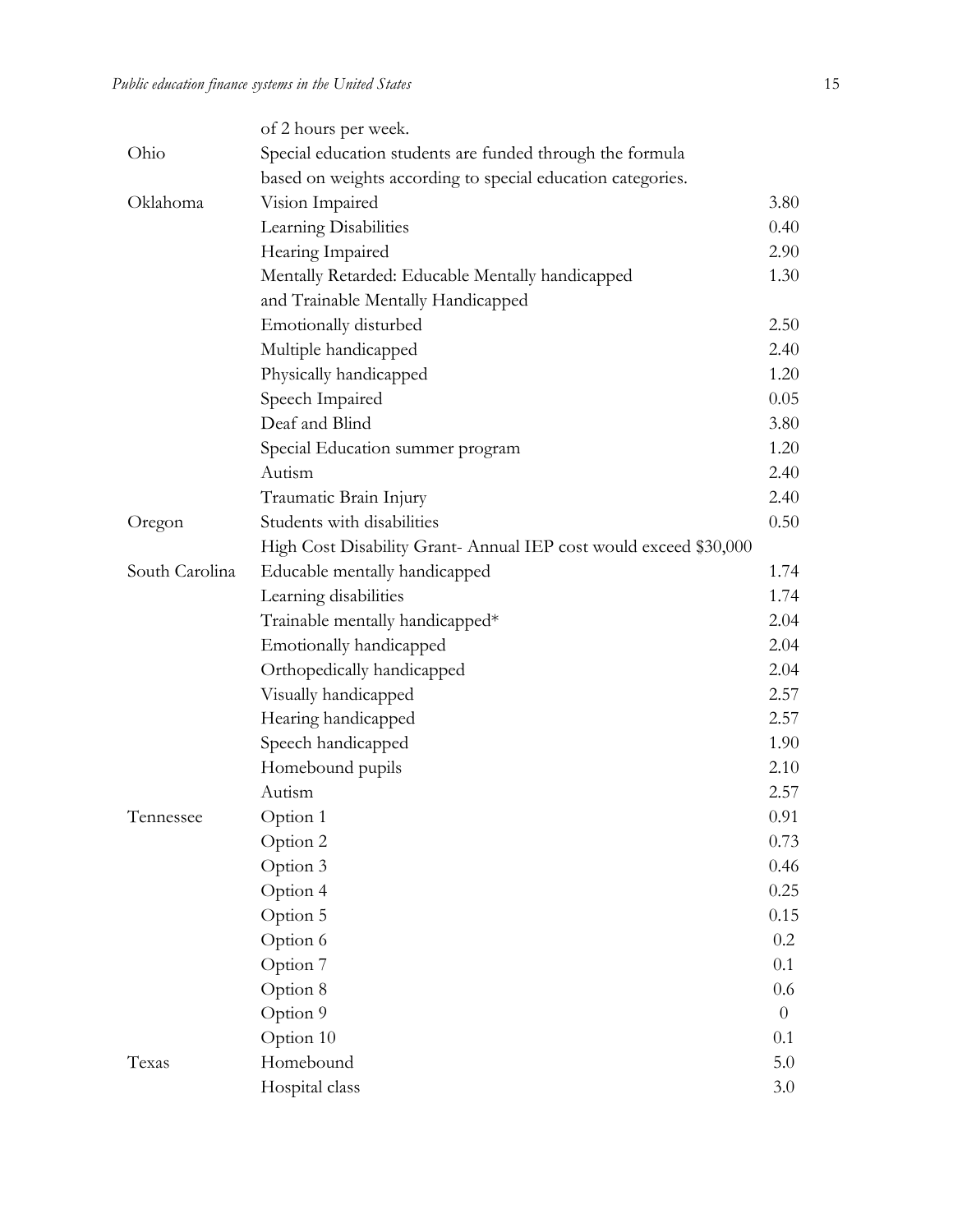|               | Speech therapy                             | 5.0    |
|---------------|--------------------------------------------|--------|
|               | Resource room                              | 3.0    |
|               | Self-contained, mild and moderate, regular |        |
|               | campus                                     | 3.0    |
|               | Self-contained, severe, regular campus     | 3.0    |
|               | Off home campus                            | 2.7    |
|               | Non-public day school                      | 1.7    |
|               | Vocational adjustment class                | 2.3    |
|               | (Above categories based on FTES)           |        |
|               | Mainstream students (Based on ADA)         | 1.1    |
| Utah          | Weights Vary                               |        |
| Washington    | Special education students age 0-5         | 1.15   |
|               | Special education students age K-21        | 0.9309 |
| West Virginia | Special education students                 | 2.0    |

Note: \* Includes Profoundly Mentally Handicapped, \*\* Weighted classroom units

 In addition to basic funding approaches for special education, several states also have a second or "other" means of funding extraordinarily high-cost, exceptional students. This is an important finding and shows that the states are acknowledging and assisting localities in meeting the extremely high costs of some special education students. Previously unfunded student needs were totally a local responsibility. For example, Alabama reports a "catastrophic" funding category for this purpose, Connecticut reports an Excess Cost Grant for extraordinary costs a school district may incur for special education students, defined as 4.5 times the prior year's average cost per pupil. Massachusetts has a "circuit breaker" that funds special education costs above 4 times the foundation budget at 75%; New Hampshire provides "catastrophic aid" at 100% of costs when these costs are 10 times the state average per pupil expenditure; it reimburses 80% of expenditures for special education that reach 3.5%-10% the state average.

#### **Funding for Low Income Students and English Language Learners**

States also report providing funding for low-income students and students with Limited English Proficiency. These state funding methods are shown in Table 4 by state. Most states use weighted approaches for these categories of need but eligibility requirements, whether the grant is inside or outside the major finance equalization grant, and other criterion for the receipt of aid, can vary widely. These formulae for low-income students may be used to target aid to a school district but then are available to redistribute at the school site based on particular needs such as remediation or low test scores. These state funds are supplemented by federal aid under Title I of the Elementary and Secondary Education Act also called the "No Child Left Behind Act". Table 5 lists state funding weights for these programs.

Currently 34 states fund students that are low income, a proxy for being at-risk of dropping out of school. Some states base funding directly on the number of students in need of remediation, rather than income status, which is a noticeable change from the past. When income is used, then participation in the federal free and/or reduced lunch program (F&R L) is the basis for determining eligibility. In Kentucky, the eligibility criterion is based on free lunch recipients; in Michigan it is free breakfast, lunch or milk pupils; in Nebraska a progressive percentage is multiplied by students qualified for free lunches/milk or children under 19 years of age living in a household with adjusted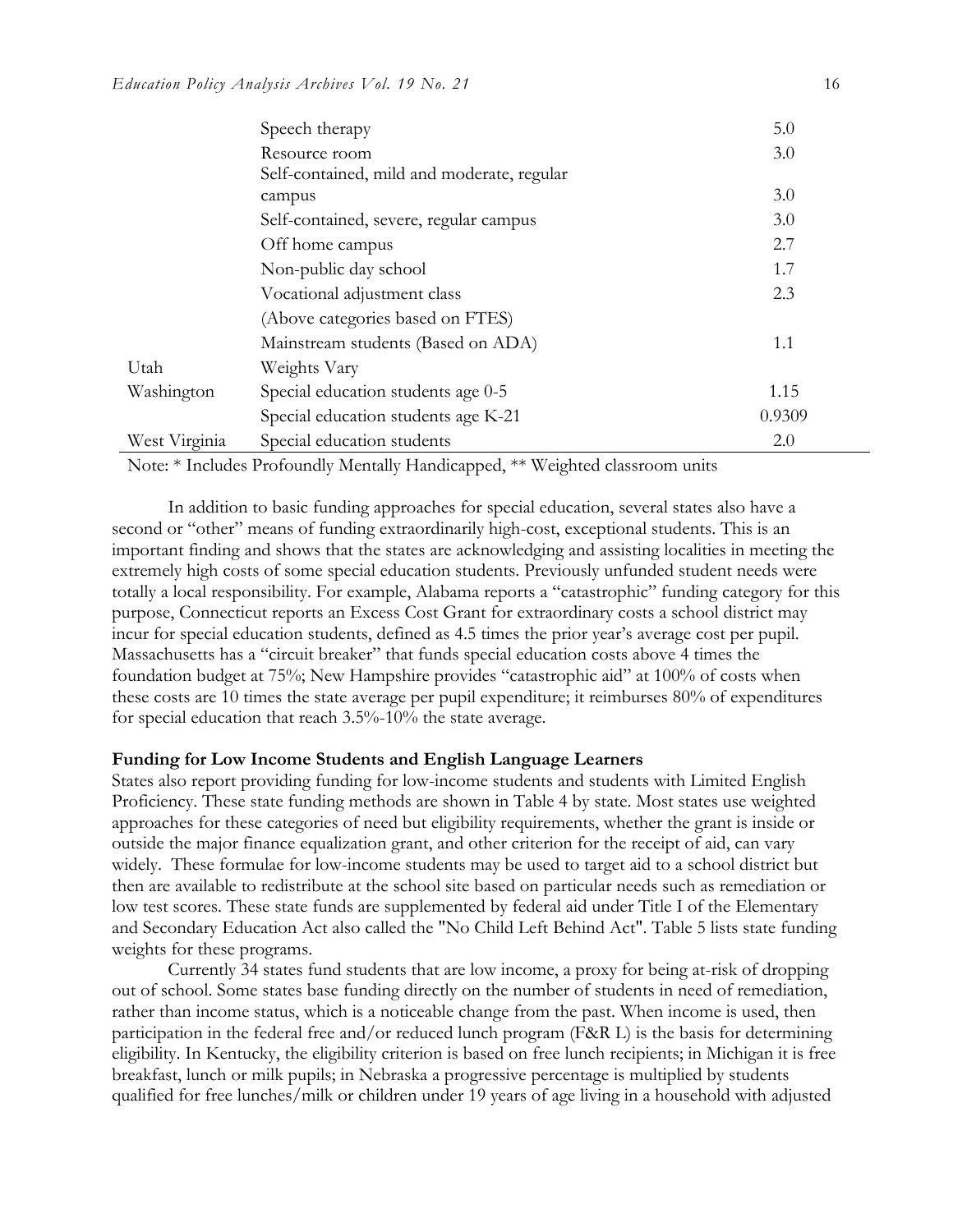gross income less than \$15,000, whichever is greater. In Iowa, eligibility is based partially on both free and reduced lunch count in addition to the budget enrollment of the school district. Texas supports students eligible for F&R lunch and pupils who are pregnant. New York provides state support for students who are at risk for not meeting learning standards. Likewise, South Carolina provides funding directly for students who fail to meet statewide standards in reading, writing and mathematics or who do not meet first-grade-readiness test standards. In Delaware, an Academic Excellence unit is provided for each 250 pupils.

| Financing for Low Income Students and English Language Learners |                                 |                    |  |
|-----------------------------------------------------------------|---------------------------------|--------------------|--|
| Program                                                         | Yes                             | $\rm No$           |  |
| Low Income/                                                     | AL, AZ, CA, CO, CT, DE, GA, HI, | AK, AR, FL, ID, KS |  |
| Compensatory                                                    | IL, IN, IA, KY, LA, ME, MD      | MT, NV, NH, NM,    |  |
| Yes $(34)$                                                      | MA, MI, MN, MS, MO, NE, NY      | ND, OK, RI, SD     |  |
| No(16)                                                          | NY, NC, OH, OR, PA, SC, TN      | UT, WV, WY         |  |
|                                                                 | TX, VT, VA, WA, WI              |                    |  |
|                                                                 |                                 |                    |  |
| English Language                                                | AL, AK, AZ, AR, CA, CT          | CO, DE, GA, KY,    |  |
| Learner                                                         | FL, HI, ID, IL, IN, IA, KS,     | MS, MT, NV, OH,    |  |
| Yes $(37)$                                                      | LA, ME, MD, MA, MI,             | PA, SC, SD, VA, WV |  |
| No(13)                                                          | MN, MO, NE, NH, NJ, NM          |                    |  |
|                                                                 | NY, NC, ND, OK, OR, RI          |                    |  |
|                                                                 | TN, TX, UT, VT, WA, WI, WY      |                    |  |

There are sixteen states that do not provide funding for low-income students (compensatory education) or at -risk programs. Depending on the overall context of the funding allocation system and the supplemental manner in which the differentiated needs of students may be addressed, lack of formula funding may put school districts in a position of having to make false choices: either take funds from the general education program to pay for high cost students or ignore the special needs of these students altogether.

Table 5 shows weights state use to pay for low income students and/or remediation. Weights vary but range between 1.0 (an additional 100%) in Minnesota for free lunch recipients, to 5% in Mississippi. Most states provide about an additional 25% in funding for low-income students and target eligibility on either federal free or reduced price lunch status or both. Connecticut provides an additional 25%, Georgia, 31%, Hawaii, 10%, Louisiana, 19%, Maine, 20%, Michigan, 11.5%, Minnesota, 100% for free lunch recipients and 50% for reduced lunch recipients, Missouri, 25%, Oregon, 25%, South Carolina, 26%, Texas and Vermont, 25%.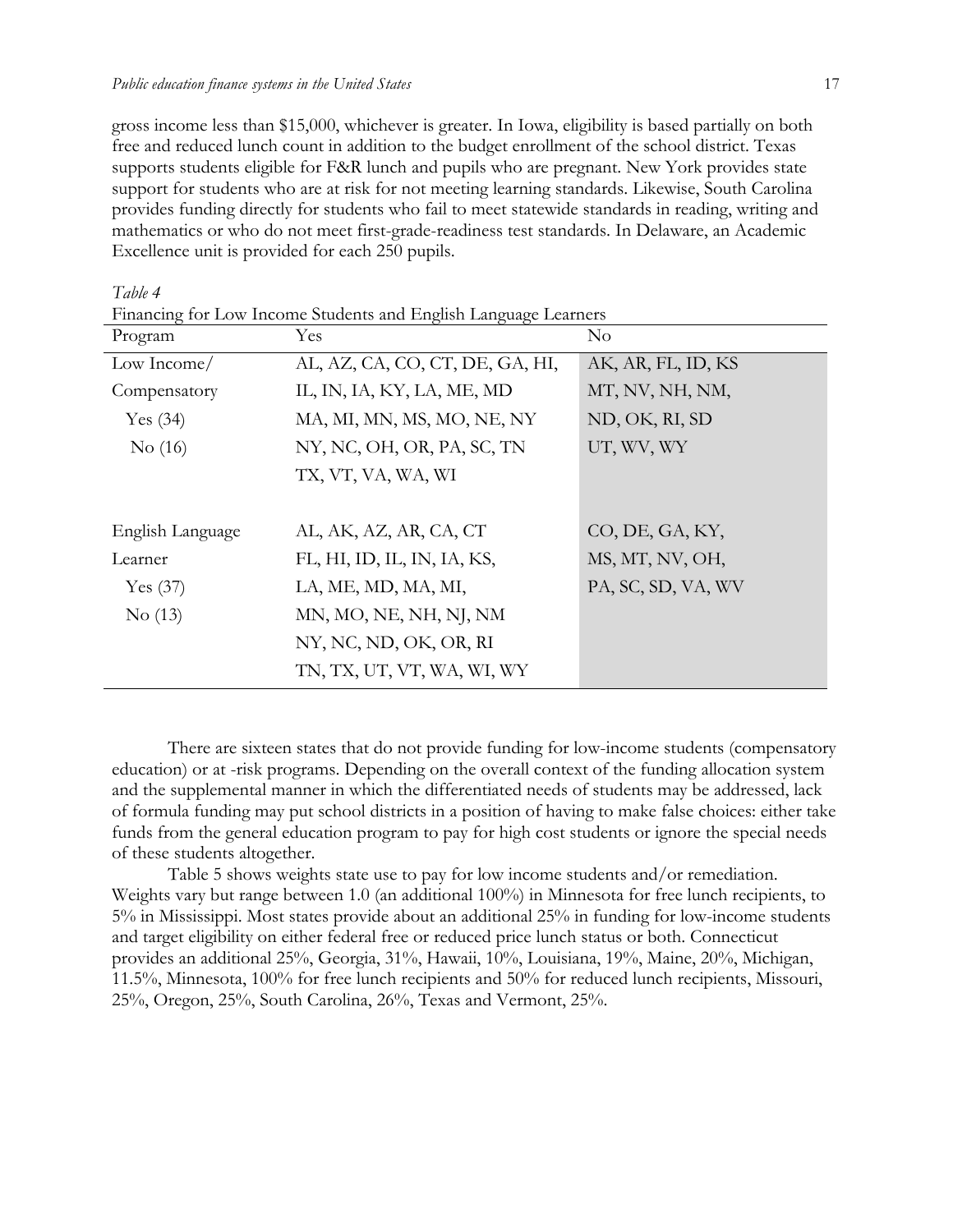*Table 5*

| Weight<br>Eligible<br>State<br>Alabama<br>n/a<br>$F\&RL + low$ test scores<br>Per Pupil Rate (ELL + $\#$ Title I + Weighted<br>California<br>Concentration Factor)<br>n/a<br>Students in remedial education programs<br>Georgia<br>1.3073<br>Students in alternative education programs<br>1.5938<br>Hawaii<br>F & RL<br>$0.10$ per pupil<br>F&RL grades 1-6 + Budget Enrollment<br>$\geq$ 25% Combined District Cost + $\leq$ 75%<br>Modified Allowable Growth<br>Iowa<br>F & RL<br>0.19<br>Louisiana<br>F & RL<br>Maine<br>1.20<br>F & RL<br>Maryland<br>0.50<br>Per low-income pupil<br>Massachusetts<br>\$2,285 to \$2,831<br>Free breakfast, lunch or milk<br>Michigan<br>0.115<br>F & RL<br>Variable weighting 0.0 to 0.6, depending on<br>Minnesota |
|------------------------------------------------------------------------------------------------------------------------------------------------------------------------------------------------------------------------------------------------------------------------------------------------------------------------------------------------------------------------------------------------------------------------------------------------------------------------------------------------------------------------------------------------------------------------------------------------------------------------------------------------------------------------------------------------------------------------------------------------------------|
|                                                                                                                                                                                                                                                                                                                                                                                                                                                                                                                                                                                                                                                                                                                                                            |
|                                                                                                                                                                                                                                                                                                                                                                                                                                                                                                                                                                                                                                                                                                                                                            |
|                                                                                                                                                                                                                                                                                                                                                                                                                                                                                                                                                                                                                                                                                                                                                            |
|                                                                                                                                                                                                                                                                                                                                                                                                                                                                                                                                                                                                                                                                                                                                                            |
|                                                                                                                                                                                                                                                                                                                                                                                                                                                                                                                                                                                                                                                                                                                                                            |
|                                                                                                                                                                                                                                                                                                                                                                                                                                                                                                                                                                                                                                                                                                                                                            |
|                                                                                                                                                                                                                                                                                                                                                                                                                                                                                                                                                                                                                                                                                                                                                            |
|                                                                                                                                                                                                                                                                                                                                                                                                                                                                                                                                                                                                                                                                                                                                                            |
|                                                                                                                                                                                                                                                                                                                                                                                                                                                                                                                                                                                                                                                                                                                                                            |
|                                                                                                                                                                                                                                                                                                                                                                                                                                                                                                                                                                                                                                                                                                                                                            |
|                                                                                                                                                                                                                                                                                                                                                                                                                                                                                                                                                                                                                                                                                                                                                            |
|                                                                                                                                                                                                                                                                                                                                                                                                                                                                                                                                                                                                                                                                                                                                                            |
|                                                                                                                                                                                                                                                                                                                                                                                                                                                                                                                                                                                                                                                                                                                                                            |
|                                                                                                                                                                                                                                                                                                                                                                                                                                                                                                                                                                                                                                                                                                                                                            |
| concentration of $F$ & RL-eligible pupils in the                                                                                                                                                                                                                                                                                                                                                                                                                                                                                                                                                                                                                                                                                                           |
| building.<br>Free lunch                                                                                                                                                                                                                                                                                                                                                                                                                                                                                                                                                                                                                                                                                                                                    |
| Mississippi<br>0.05<br>F & RL $\geq$ 26.6%                                                                                                                                                                                                                                                                                                                                                                                                                                                                                                                                                                                                                                                                                                                 |
| Missouri<br>0.25                                                                                                                                                                                                                                                                                                                                                                                                                                                                                                                                                                                                                                                                                                                                           |
| Which ever is greater-free lunch, or $\leq$ 19 years<br>w/household income $\leq$ \$15,000<br>Nebraska<br>Varies 0.05 - 0.30                                                                                                                                                                                                                                                                                                                                                                                                                                                                                                                                                                                                                               |
| Free Lunch and Wealth<br>Varies<br>New Jersey                                                                                                                                                                                                                                                                                                                                                                                                                                                                                                                                                                                                                                                                                                              |
| Sound Basic Education (SBE) Aid-2006-07 aid =<br>At risk for not meeting state learning<br>New York                                                                                                                                                                                                                                                                                                                                                                                                                                                                                                                                                                                                                                                        |
| amount district received in 2005-06 + district's % of<br>standards                                                                                                                                                                                                                                                                                                                                                                                                                                                                                                                                                                                                                                                                                         |
| total 2005-06 statewide allocation * additional SBE<br>allocation amount. Extraordinary Needs Aid- variety                                                                                                                                                                                                                                                                                                                                                                                                                                                                                                                                                                                                                                                 |
| of factors in three tiers to determine aid.                                                                                                                                                                                                                                                                                                                                                                                                                                                                                                                                                                                                                                                                                                                |
| Students scoring below grade level, State Test.<br>North Carolina<br>\$200 per pupil                                                                                                                                                                                                                                                                                                                                                                                                                                                                                                                                                                                                                                                                       |
| Those who participate in F & RL<br>0.25<br>Oklahoma                                                                                                                                                                                                                                                                                                                                                                                                                                                                                                                                                                                                                                                                                                        |
| Students in Pregnant & Parenting Program<br>1.00<br>Oregon                                                                                                                                                                                                                                                                                                                                                                                                                                                                                                                                                                                                                                                                                                 |
| Students in poverty<br>0.25                                                                                                                                                                                                                                                                                                                                                                                                                                                                                                                                                                                                                                                                                                                                |
| Neglected and delinquent students<br>0.25                                                                                                                                                                                                                                                                                                                                                                                                                                                                                                                                                                                                                                                                                                                  |
| Students in foster care<br>0.25                                                                                                                                                                                                                                                                                                                                                                                                                                                                                                                                                                                                                                                                                                                            |
| Grade 1-12 pupils who fail to meet statewide<br>South Carolina<br>0.26 Compensatory                                                                                                                                                                                                                                                                                                                                                                                                                                                                                                                                                                                                                                                                        |
| standards in reading, writing and math or who                                                                                                                                                                                                                                                                                                                                                                                                                                                                                                                                                                                                                                                                                                              |
| do not meet first grade readiness standards.<br>0.114 Remediation<br>F & RL                                                                                                                                                                                                                                                                                                                                                                                                                                                                                                                                                                                                                                                                                |
| Texas<br>0.25                                                                                                                                                                                                                                                                                                                                                                                                                                                                                                                                                                                                                                                                                                                                              |
| Pupils who are pregnant (per FTE)<br>2.41                                                                                                                                                                                                                                                                                                                                                                                                                                                                                                                                                                                                                                                                                                                  |
| Students age 6-17 from families receiving food<br>0.25<br>Vermont<br>stamps                                                                                                                                                                                                                                                                                                                                                                                                                                                                                                                                                                                                                                                                                |
| F & RL<br>Washington<br>$\geq 0.40$                                                                                                                                                                                                                                                                                                                                                                                                                                                                                                                                                                                                                                                                                                                        |
| \$228.23 in 2007-08                                                                                                                                                                                                                                                                                                                                                                                                                                                                                                                                                                                                                                                                                                                                        |

States Using a Form of Pupil Weighting for Compensatory Education/At Risk

Note: F & RL = (Federal) Free and Reduced Lunch Eligibility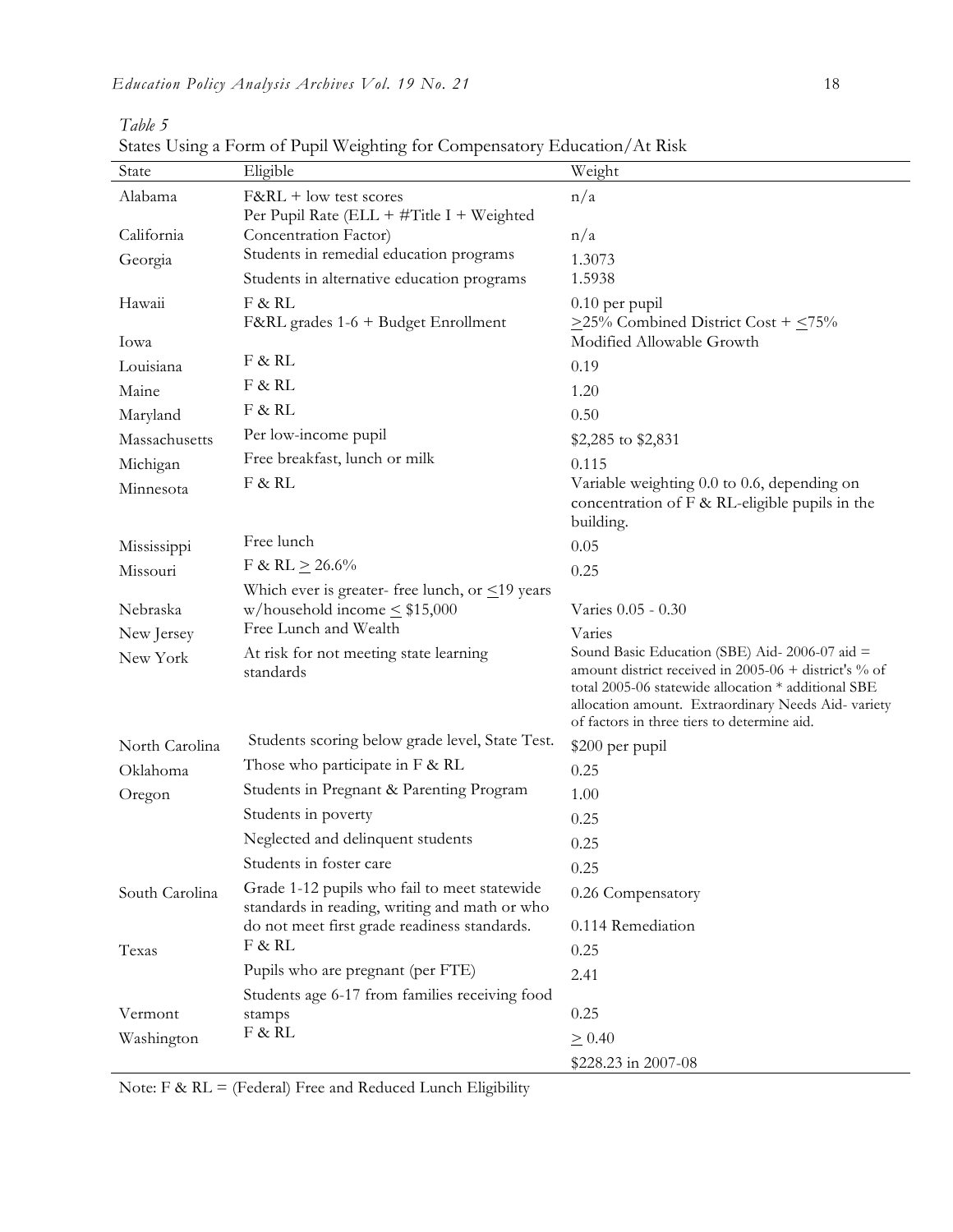#### **Funding for English Language Learners**

Survey findings highlight funding for English Language Learners. In a notable shift from previous practice, almost 4 of 5 states provide additional support for English Language Learners or Bilingual/ Bicultural education programs. While Delaware and Alaska include this category of need in block grants, most states provide assistance through weights. These are shown in Table 6. Wyoming provides a full-time teacher for every 100 English Language Learners (ELL). In Arizona, a weight of 11.5% is included in the basic state aid calculations whereas Florida reports funding for speakers of other languages at 1.275. The new weighted student Hawaii formula supports ELL students at 0.1885 or 18.5% of general education aid. Iowa provides another 22%, Maine, between 30-60% of funds depending on the number of children in the LEA, and Missouri supports Limited English Proficient students at 60% of Basic Aid when the count of students exceeds the state threshold, currently at 1.1% of the districts ADA. Nebraska (.25), Oregon (.50), Texas (.10) and Vermont (.20) also report additional weights for English Learners as part of the state formula.

Only four states provide no additional support for either compensatory education or English Language Learners. They are: Nevada, Montana, South Dakota, and West Virginia. This may be a promising area to consider for these states—additional state funding for ELL and low income students. It could assist in reforming the system and upgrading support for those who need it most. Other states should consider the level of funding and whether it is sufficient to meet needs.

*Table 6*

| State       | Eligible                                                                           | Weight              |
|-------------|------------------------------------------------------------------------------------|---------------------|
| Alabama     | Based on prior year ESL allocations                                                |                     |
| Alaska      | Bilingual/bicultural education                                                     | <b>Block</b> funded |
|             | Weight included in basic state aid                                                 |                     |
| Arizona     | calculations                                                                       | 0.115               |
| Arkansas    | State aid appropriated for identified                                              | \$195 per pupil     |
|             | English-language-learners in 2005-06 and                                           |                     |
|             | 2006-07.                                                                           |                     |
| California  | Funding provided for instructional support                                         | Total \$50,000,000  |
|             | and coordination of services for students<br>enrolled in grades four through eight |                     |
|             | identified as English learners.                                                    |                     |
| Colorado    | N/A                                                                                |                     |
| Connecticut | Eligible pupils in district $/$ eligible pupils in                                 |                     |
|             | state. Limited to districts with schools                                           |                     |
|             | containing 20 or more students with same                                           |                     |
|             | dominant language other than English.                                              |                     |
| Delaware    | LEP funding is provided through the                                                |                     |
|             | Block grant and Pass Through Program                                               |                     |
|             | application process.                                                               |                     |
|             | English for Speakers of Other Languages                                            |                     |
| Florida     | program                                                                            | 1.275               |
| Georgia     | Students in ESOL program                                                           | 2.5102              |
| Hawaii      | Funding per ELL student                                                            | 0.1885              |
| Idaho       | \$5.29 million state wide for Limited-                                             | \$290 per pupil     |

States Using a Form of Pupil Weighting for English Language Learners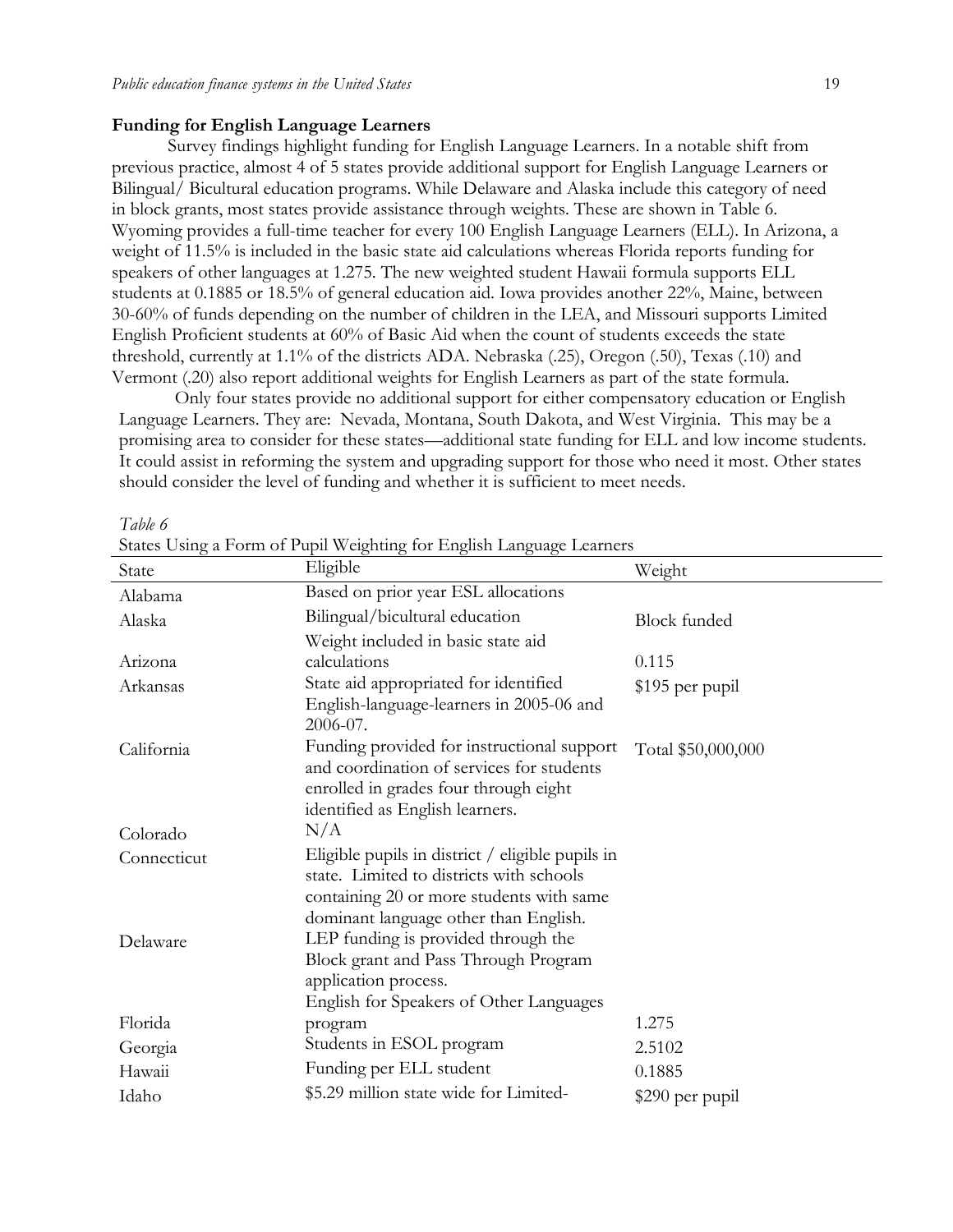|                | English Proficient students.                                                                                                                                                                             |                                |
|----------------|----------------------------------------------------------------------------------------------------------------------------------------------------------------------------------------------------------|--------------------------------|
|                | Grants to districts whose LEP students<br>failed to meet adequate yearly progress in<br>math or reading.                                                                                                 | \$750,000                      |
| Illinois       | 275 projects to provide funds for LEP                                                                                                                                                                    |                                |
| Indiana        | Complexity Index includes LEP factor<br>Additional pupil FTE weight for LEP                                                                                                                              |                                |
| Iowa           | students<br>Additional funding for a full-time bilingual                                                                                                                                                 | 0.22                           |
| Kansas         | students                                                                                                                                                                                                 | $$1,705$ per pupil             |
| Louisiana      | BESE supplemental allocation per Foreign<br>Language Associate teacher, not to exceed<br>300 teachers in the program.                                                                                    | \$20,000 per teacher           |
| Maine          | Additional subsidies for all ESL children,<br>based upon number of eligible children in<br>each LEA.                                                                                                     | $1.30 - 1.60$                  |
| Michigan       | 2007-2008 state appropriation for Bilingual<br>Education. Funds are distributed on a per<br>pupil basis.                                                                                                 | Total \$2,800,000              |
| Minnesota      | <b>LEP</b>                                                                                                                                                                                               | \$700                          |
|                | $LEP \geq 11.5$                                                                                                                                                                                          | Additional \$250               |
|                | For districts with less than 20 LEP,<br>funding is based on 20 students.                                                                                                                                 |                                |
| Missouri       | If a district's $ELL \geq$ state threshold                                                                                                                                                               | 0.60                           |
|                | Adjustment for limited English proficiency                                                                                                                                                               |                                |
| Nebraska       | students                                                                                                                                                                                                 | 0.25                           |
| New Hampshire  | Students with a limited English proficiency                                                                                                                                                              | $$1,000$ per pupil             |
| New Jersey     | Aid is dispensed to districts based on the<br>number of students enrolled in qualifying                                                                                                                  | \$1,168 per pupil (FY 2001-02) |
| New Mexico     | programs.<br>Full-time equivalent pupils                                                                                                                                                                 | 0.50                           |
| New York       | LEP counts reported by districts are<br>multiplied by different ratios and dollar<br>amounts to generate aid.                                                                                            |                                |
| North Carolina | Eligible LEAs/charter schools must have<br>$\geq$ 20 students with limited English<br>proficiency or $\geq 2.5\%$ of the ADM of the<br>LEA/charter school. Funding provided for<br>$\leq 10.6\%$ of ADM. |                                |
| North Dakota   | Appropriation for the 2005-2007 biennium<br>to assist districts with students having<br>difficulty speaking, reading, writing, and<br>understanding English.                                             | Total \$650,000                |
| Oklahoma       | Weighted in the equalizing formula                                                                                                                                                                       | 0.25                           |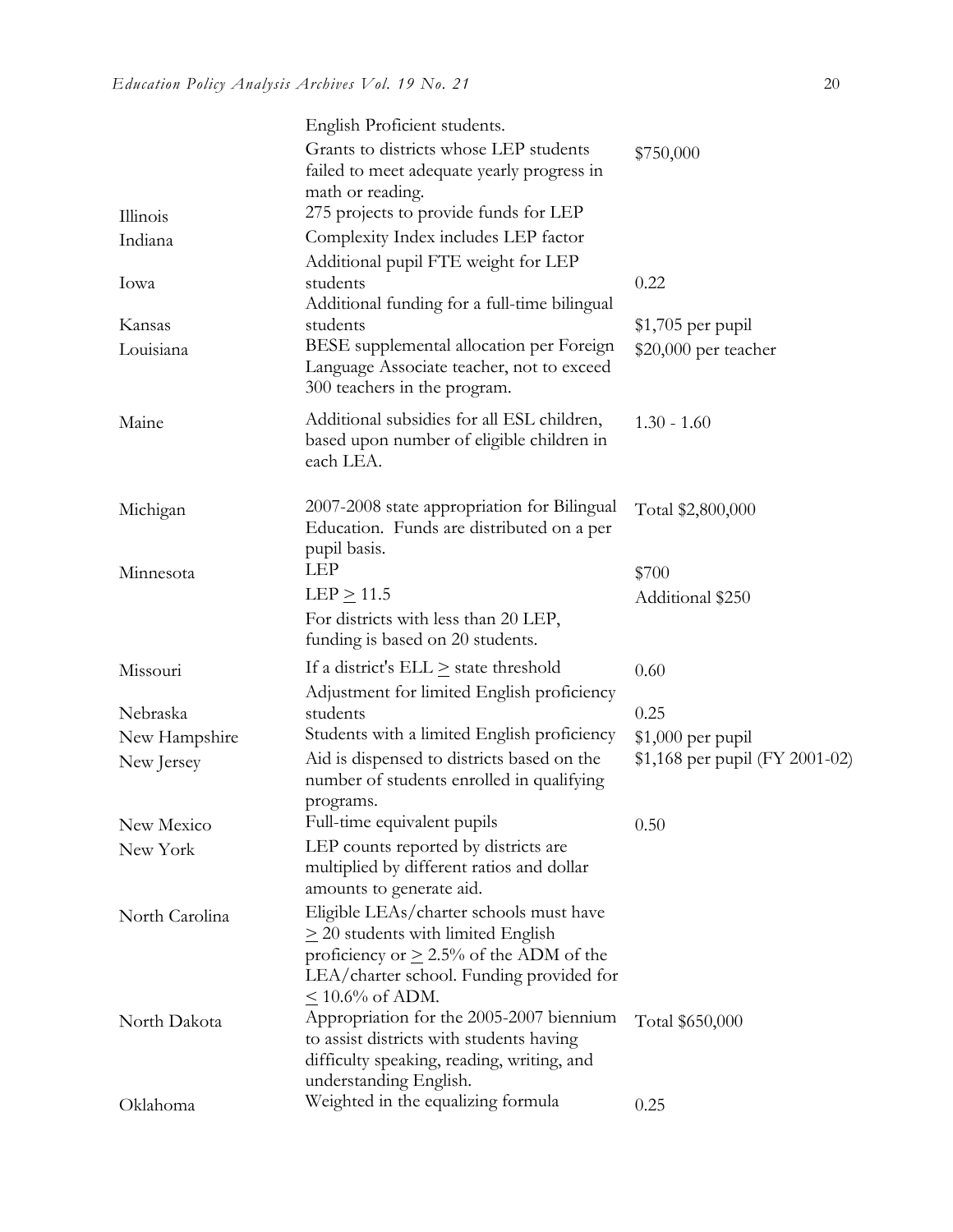| Oregon       | Students served in programs for ELL                                                                                                                            | 1.50                          |
|--------------|----------------------------------------------------------------------------------------------------------------------------------------------------------------|-------------------------------|
| Rhode Island | Distribution is based on a district's<br>proportion of limited English Proficiency<br>students. Program funding is approximate.                                | Total \$31,700,000            |
| Tennessee    | Funding is generated in the Instructional<br>Component of the Basic Education<br>Program. State share $= 70\%$<br>State aid $= 10\%$ of adjusted allotment per |                               |
| Texas        | pupil.                                                                                                                                                         | 0.10                          |
| Utah         | Distribution of funds: 71% proportional to<br>Basic Program WPUs; 6% equally among<br>all districts and charters; 23% proportional<br>to ELLs.                 |                               |
| Vermont      | English Language Learners                                                                                                                                      | 0.20                          |
| Washington   | Bilingual education program funds are<br>based on the headcount of pupils served.                                                                              | \$845.66 per pupil in 2007-08 |
| Wisconsin    | Bilingual/Bicultural Education Aid is<br>funded as categorical aid.                                                                                            |                               |

#### **Funding for Capital Outlay and Debt Service**

State legislatures have enacted a variety of programs to pay for school buildings and other capital expenses. Table 7 lists funding mechanisms states use for capital outlay and debt service. In some states these funds are an integral part of the state's foundation program; others provide assistance on a project basis; and others use funding that ranges from grants, to assistance for districts in meeting their debt service obligations, to loans for approved projects. Permissible uses of funds vary and include additional classrooms, to schools for new students. Programs with broad coverage have increased over time, and the number with "no state program" for funding has decreased to 12 states.

The state supreme court decision on capital financing in Arizona (*Roosevelt Elementary School District No.66 v. Bishop*, 1994), called for state equalization of funding for school buildings. Lack of funding for school buildings is a major flaw in most state funding systems because, as one of the largest costs, facilities are locally supported without state assistance. This compromises equity and makes the quality of a child's school a happenstance of geography. The data show that only 10 states report including assistance for capital outlay as part of their major, finance-system grant, which is the main equalization mechanism for state funding. In Arizona, for example, districts are funded on a student count basis for capital expenditures. The dollar amounts vary from \$225.76 to \$272 for K-8 students and \$337 to \$339.09 for 9-12 students (including \$69.68 per student count for textbooks). In Alabama, capital funding is based on an amount per student equivalent to 1 mill of the local property tax. The most popular program for funding capital costs according to survey responses is based on grant approval from the state. In Vermont, for example, the state pays 30% of approved construction costs. In Alaska, the state reimburses municipalities up to 70% of debt service costs for pre-approved construction projects over \$25,000.

Two states provide aid to districts to assist in retiring bonded indebtedness; an additional six states share this cost with the district based on local ability to pay. Five states report guaranteeing bonds. In Virginia, the Virginia Public School Authority (VPSA) enables districts join together for construction purposes and to sell their bonds with full state backing which lowers interest rates.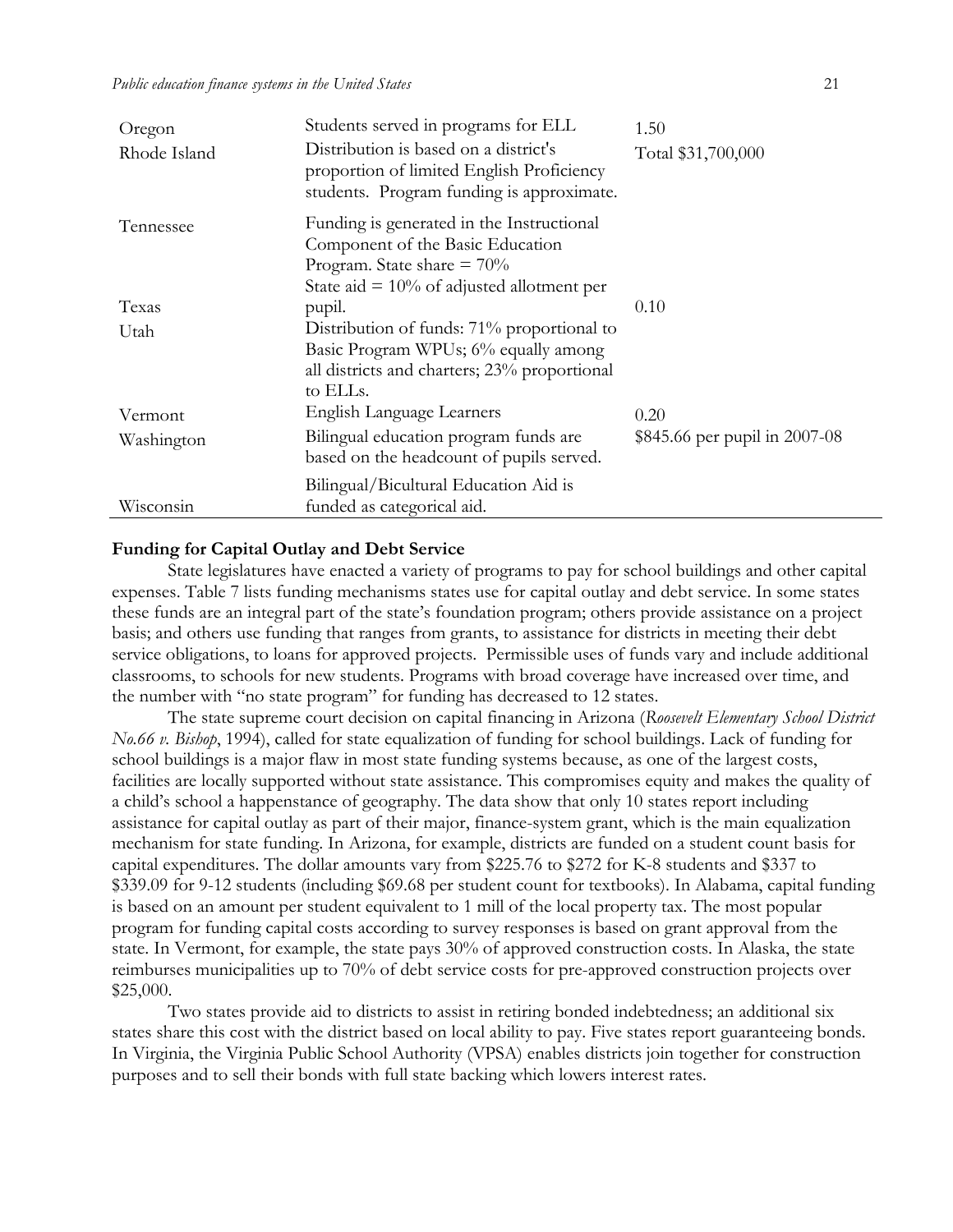| Provision                         | State                          |
|-----------------------------------|--------------------------------|
| Item in Funding Formula (10)      | AZ, FL, MN, MS, NY             |
|                                   | OR, TN, TX, VA, WI             |
| Debt Service Grants (2)           | AR, KY                         |
| State Bond Guarantee (5)          | MA, NC, TX, UT, VA             |
| Equalized Debt Service Grants (6) | AL, MA, NJ, NY, TX, VT         |
| Loan $(4)$                        | MN, NC, VA, VT                 |
| Approved Project Grants (14)      | AK, CA, GA, HI, KY, MD         |
|                                   | MA, ME, OH, PA, SC, UT, VT, WY |
| Equalized Project Grants (10)     | CT, DE, MN, MT, NH, NJ         |
|                                   | NM, NY, RI, WA                 |
| No State Funding (12)             | CO, ID, IL, IN, LA, MI, MO,    |
|                                   | NE, NV, ND, SD, WV             |

*Table 7* State Funding for Debt Service and Capital Outlay

#### **Funding for Transportation**

Table 8 shows states with funding for transportation. For reporting purposes, state methodologies for funding public school transportation programs have been placed into seven groups.

| Table 8<br>State Funding for Transportation |                                     |
|---------------------------------------------|-------------------------------------|
| Provision                                   | State                               |
| In Funding Formula (10)                     | FL, IN, IA, MI, NH, OK, OR, SD      |
|                                             | TN, VW                              |
| Density Formula (9)                         | AZ, CO, KS, KY, ME, MN, MS, TX, VA  |
| Equalized Reimbursement (3)                 | CT, NV, NY                          |
| Full Cost Reimbursement (5)                 | DE, HI, MA, NE, WY                  |
| Allowable Reimbursement (17)                | AL, CA, GA, ID, IL, MD, MO, MT, NE, |
|                                             | NM, NC, ND, OH, PA, SC, TN, UT      |
| Per Pupil (5)                               | AK, NJ, VT, WA, WI                  |
| No State Funds/Not<br>Applicable (4)        | AR, IN, LA, RI                      |

The funding approaches for transportation include: (1) a separate calculation, or part of a block grant, in the general state aid formula. (2) Density formulas based on bus route miles, pupils per bus route mile, or square miles in the school district. (3) Cost reimbursement formulas with a fiscal equalization feature to adjust the disbursement of funds to school districts. (4) Cost reimbursement formulas that pay the full cost to school districts, (5) Cost reimbursements that only reimburse the district for approved costs. (6)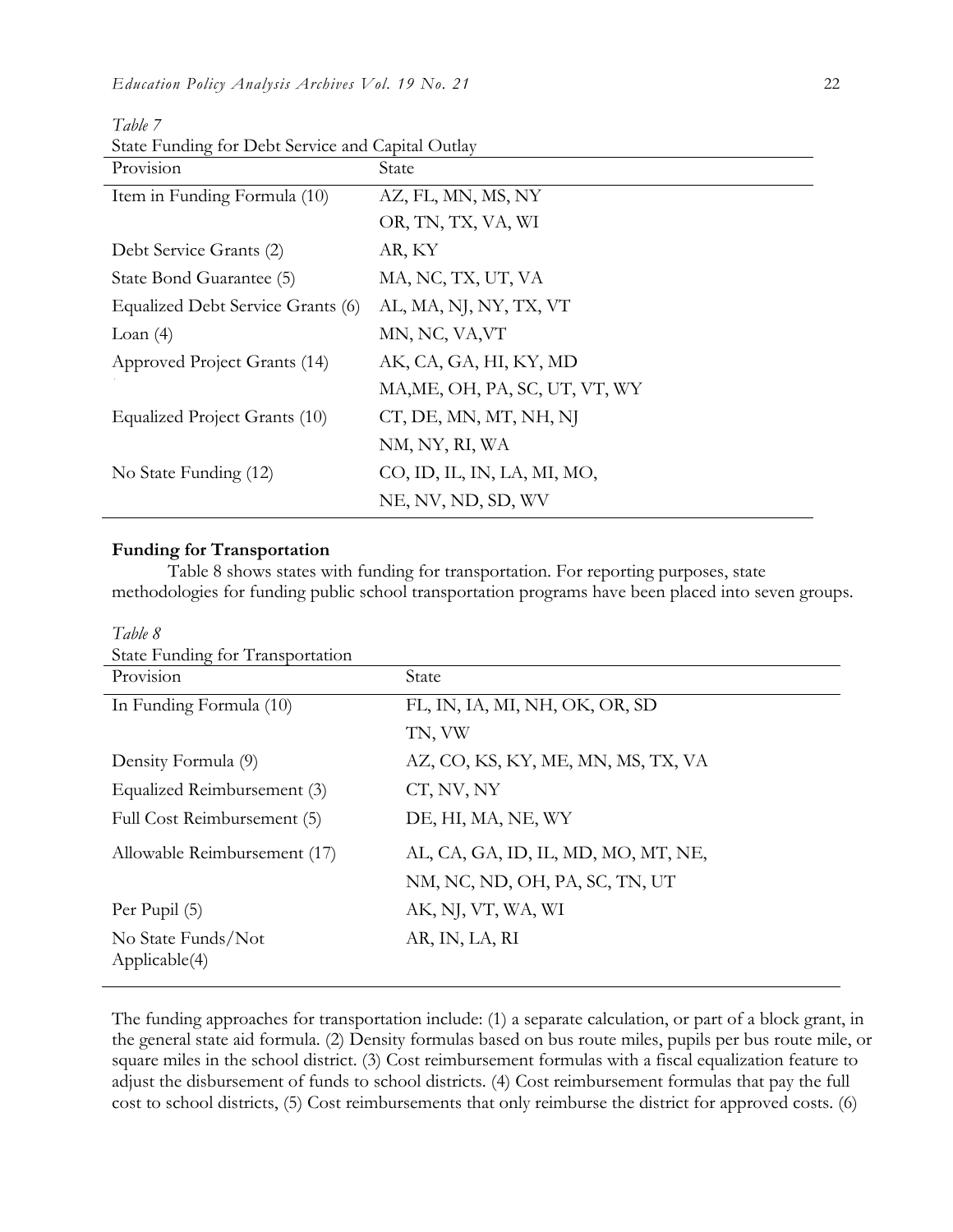Programs that pay a uniform amount for each transported pupil. There are also combination approaches. The most prevalent funding method was some form of cost reimbursement, used in two dozen states. Either the actual cost, fiscally equalized cost, or allowable costs were provided by states to pay for transportation expenses of school districts. In some states, such as Connecticut, transportation costs are shared with the school district based on local ability-to-pay e.g. wealth. Density formulae are used in 9 states. Kansas is illustrative. All districts transporting pupils living 2.5 miles or more from the school receive the state average cost per pupil based on linear formula that takes into account the cost per pupil of transportation, the density of the district per pupil transported, and the total square miles of the district. Interestingly, four states reported either no specific state funding for transportation or that state transportation funding is "not applicable". In Indiana, transportation is a local cost and receives no state funding.

### **Discussion**

This comprehensive fifty-state survey of finance policies and programs provided information on state support for public elementary and secondary education. Survey information was received for all states from the chief state school officer or their designee. Several areas of interest were found in survey data. First, a Foundation Program is the finance formula of choice across the states. Moreover, when states using a foundation program as part of a combination approach are added to states that use a foundation approach as the chief vehicle to distribute funding to school districts within their borders, a total of 45 states were found to be using these approaches. Second, no new approaches to finance education were used by states. Finally, other finance formulae used by states include one of the four traditional methods of apportioning education aid. In addition to a foundation program, states are using power equalizing, flat grants or full state funding. Also there were several states that used a Tiered (combination) approach that consisted of two or more of these approaches, generally using the foundation program as a piece of the overall system.

In the past, foundation formulae supported a minimum, basic education with funding amounts set by the legislature. This may be changing, particularly in light of the focus on ambitious learning goals for all students and at all schools, and proficiency outcomes. Maine, for example, reported using an adequacy based foundation formula intended to provide sufficient funding for all children to reach state standards, laws or goals. In Missouri, a new formula provides funds based on student needs. It provides finances based on the average current expenditure per pupil in those districts meeting all performance standards established by the State Board of Education. In addition, the adequacy of the foundation amount remains a key area of interest to policymakers, scholars and others. It has been the focus of state finance court challenges since the landmark *Rose v. Council for Better Education (1989, Ky)* decision was handed down by the Kentucky Supreme Court. *Rose* called for an efficient public education, one that was uniform, unitary and adequate. Adequacy was defined in terms of high student outcomes. An area of interest is how states might best apportion finances to localities in support of high outcomes for all students, and how they might align funding to state standards and laws. Another area that is ripe for further work relates to the development of new theories and models of school finance to guide and drive equity and adequacy for all children and youths. International models may be of interest as well as new approaches to apportion funding emerging across the states.

Survey data showed that the states are modifying their funding systems to provide needed additional support for students and districts with special needs that require higher relative funding due to higher costs. All but one state reported additional state aid to pay for special education programs and services; this funding augments federal aid to education for this purpose under the *Individuals with Disabilities Education and Improvement Act* (IDEIA). Most states provide this assistance through weights.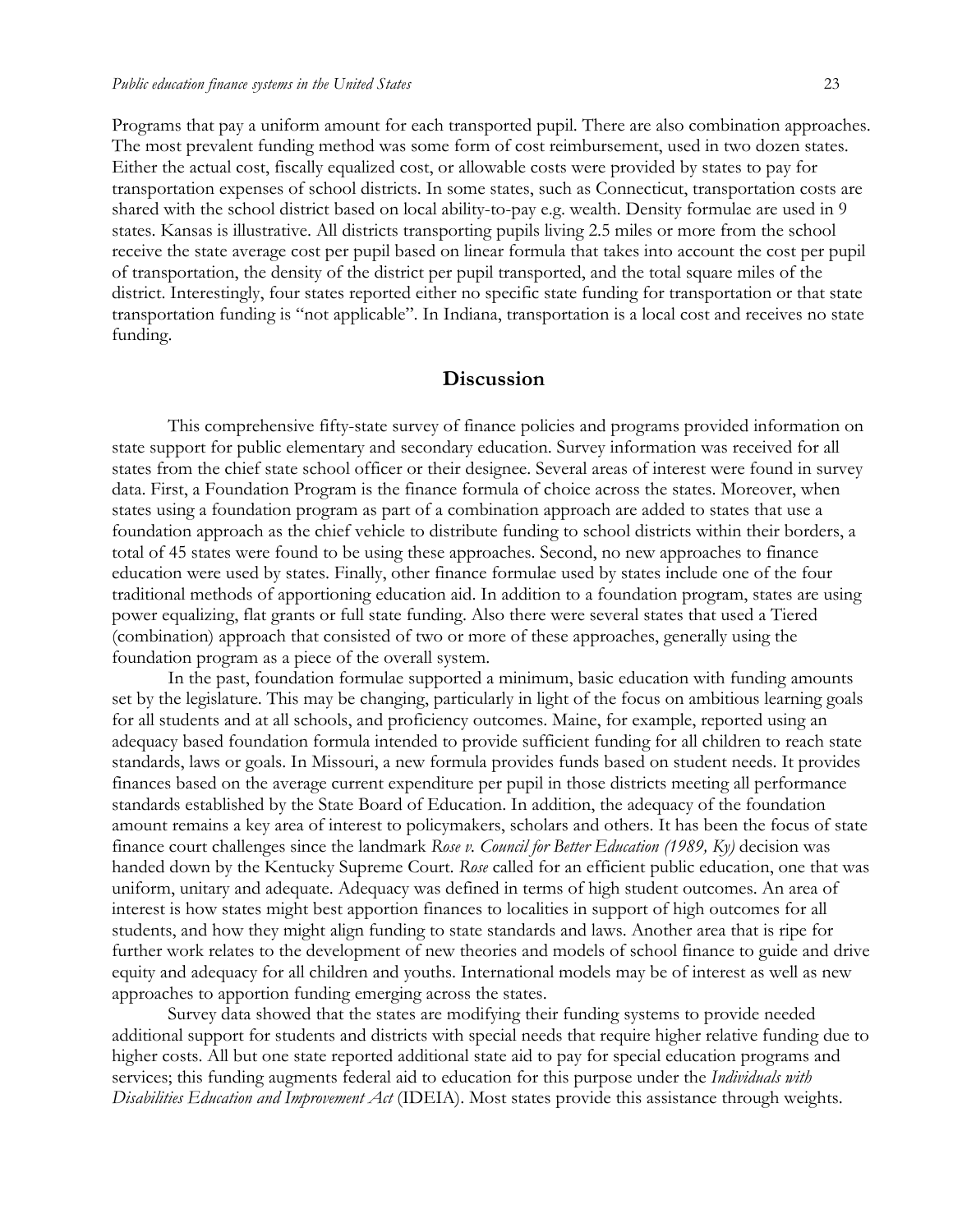However, new state level census-based approaches are also evident as reported by California. Census models are intended to provide cost controls and limit labeling of students. States are also using several mechanisms to pay for exceptional children and youth through provisions to meet extraordinary costs of special education programs and services and may combine this assistance with other special education formula such as weights or teacher units.

Additional funding for compensatory education or low-income students (a proxy for at-risk youth) is also being addressed across the states, as is funding for English Learners. Currently 34 states support programs for children at risk of failing or dropping out of school; 37 states provide assistance for English Language Learners. This is a notable departure from the past as states are recognizing the high costs and needs of students who come to school without functional literacy in the English language, which is the language of instruction. Only four states do not provide any additional assistance for either low income/at-risk students or English Learners.

In addition, in an era of accountability and the press for demonstrated improvement in student achievement, providing dollars based on the number of students performing below state benchmarks has emerged as a variable in compensatory education eligibility. The rationale is to provide schools that have large numbers of children who are struggling to meet state standards with additional resources for assistance, materials and supplies. It will be of interest to follow the impact of the use of these funds. How are they nested within other state incentives and disincentives for student outcomes? What happens when student performance improves? Will there be incentives sufficiently strong to counter the potential loss of funds? What other incentives are needed to realize equal opportunities for all students and provide encouragement for quality education systems?

The survey showed that there has been an increase in the number of states addressing capital outlay/debt service and transportation costs. Thirty-nine states currently provide support for capital outlay but a dozen states leave the costs of school buildings to localities. Others provide loans but not grants, or grants but not stable funding from the state. A key question is whether states that do not support funding for school buildings and equipment assist localities in other ways to pay for facilities and how that funding interacts with support for general maintenance and operations. More research is needed in this area. Another area of interest is the extent to which school buildings need replacement and repair and how these needs interact with local ability to pay for schools. What options for funding school buildings are available for struggling localities?

Twenty-four states report funding student transportation with the most prevalent type of assistance being some type of cost reimbursement. An important issue is how the downturn in the economy is affecting state and local assistance for public schools and how the education system is responding. Another question relates to the overall equity and adequacy of funding and how the Great Recession has affected it. A related area of concern is how has funding for special student populations been affected by the downturn in the economy?

Further, in-depth research is needed on single state finance systems. The level and distribution of funding for special needs students is another area of interest. Factors influencing district funding variations also cry out for more attention, such as sparsity factors and ways to adjust state guarantees for the high costs of urbanity. Work on a cost of education factor is also needed to provide information on how real costs vary within and across states. Whether finances are aligned to curriculum standards and assessments is another important question that needs attention, particularly as it relates to resource standards that would provide equal learning opportunities for all students.

It appears that the apparent neglect of finance policy research over the past several decades has created a large need for further research and development in this area including additional work on the apportionment of school funds and the multiple provisions included in state finance policy, including the major state grant. The search for the best model to use in funding education is a perennial concern and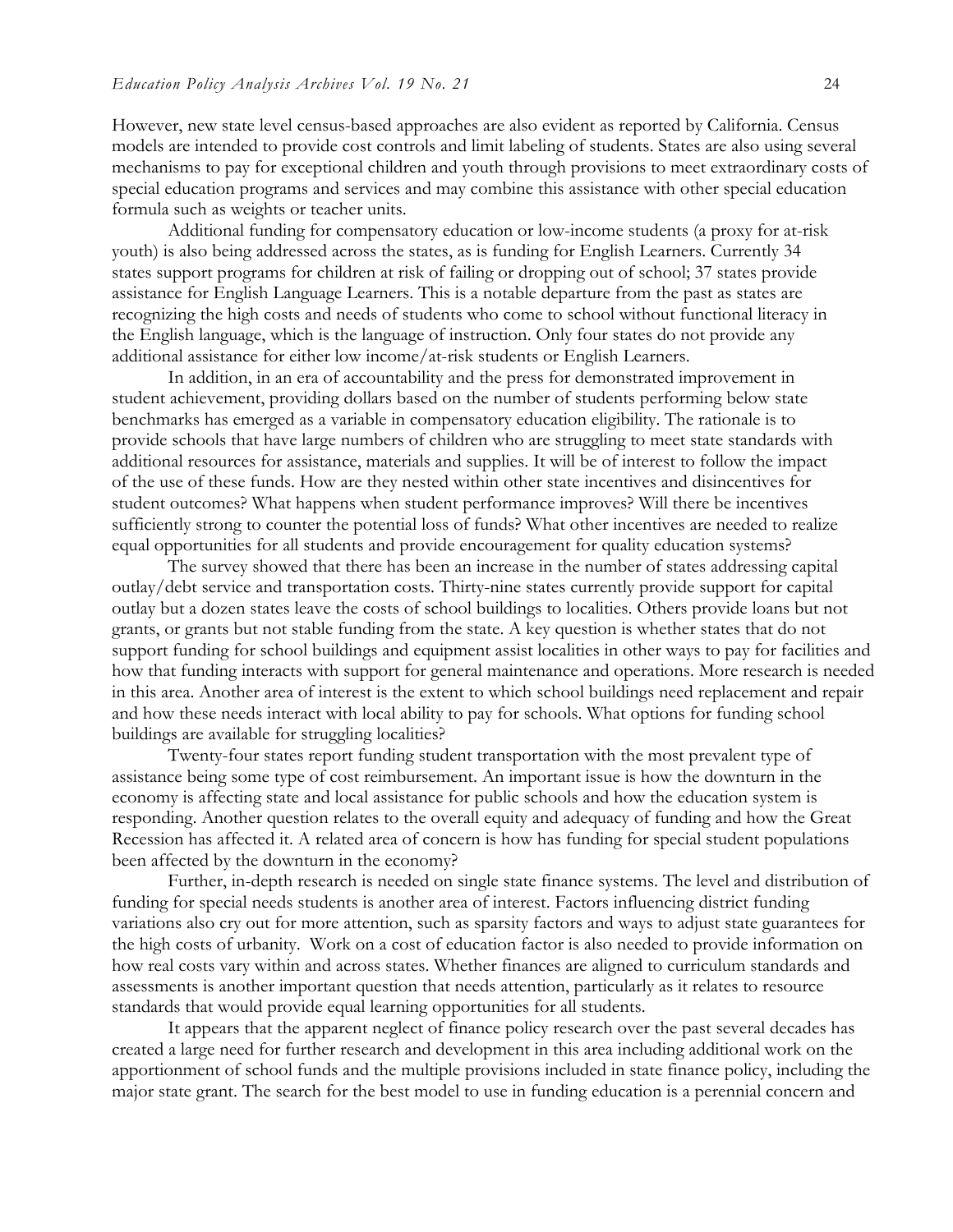interest. Finally, equity and adequacy studies continue to be of interest in finance policy along with the roles of federal, state and local governments in providing equal opportunities for quality education programs and services for all children and youths in the nation.

#### **References**

Alexander, K., & Salmon, R.G. (1995). *Public School Finance*. Needham Heights, MA: Allyn & Bacon. Anthony, P., Jacobson, S. L., (Eds.). (1992). *Helping Students at Risk: What are the Educational and Financial Costs*? Newbury Park, CA: Corwin Press, Inc.

- Brimley, V., Verstegen, D. A., & Garfield, R. (2012). *Financing Education in a Climate of Change*. New York, NY: Pearson
- Cappon, L. J. (Ed.). (1971). *The Adams-Jefferson Letters: The Complete Correspondence Between Thomas Jefferson and Abigail and John Adams*. New York, NY: Simon & Schuster.
- Cubberley, E. P. (1906). *School Funds and Their Apportionment*. New York, NY: Teachers College.
- Minorini, P. A. & Sugarman, S. D. (1999). School finance litigation in the name of educational equity: Its evolution, impact, and future. In J. F. Ladd, R. Chalk, & J. S. Hansen (Eds.), *Equity and Adequacy in Education Finance: Issues and Perspectives* (pp. 34-71). Washington, D. C.: National Academy Press.
- National Commission on Excellence in Education. (1983). *A Nation at Risk*. Washington, D.C.: U. S. Department of Education.
- Odden, A. & Picus, L. (2008). *School Finance: A Policy Perspective*. New York, NY: McGraw Hill.
- Parrish, T. B., & Verstegen, D. A. (1994). Fiscal Provisions of the Individuals with Disabilities Education Act: Policy Issues and Alternatives. (Policy Paper No. 3). Palo Alto, CA: American Institutes for Research, Center for Special Education Finance.
- Quality Counts. (2005). Editorial projects in education. *Education Week*, January 6, 2005.
- *Roosevelt Elementary School District No.66 v. Bishop*, 877 P.2nd 806 (AZ., 1994).
- *Rose v. Council for Better Educ. Inc.* 790 S.W. 2d 186 (Ky, 1989)
- Salmon, R.G, et al. (1988). *Public School Finance Programs of the United States and Canada 1986-87*. Blacksburg, VA: American Education Finance Association and Virginia Polytechnic Institute and State University.
- *San Antonio Independent School District v. Rodriguez*, 411 U.S. 58 (1973).
- *Serrano v. Priest*, 96 Cal. Rptr. 601, 487 P.2d 1241 (Calif. 1971).
- Sielke, C. C., Dayton, J., Holmes, C.T.' & Jefferson, A. (Eds.). (2001). *Public School Finance Programs of the United States and Canada: 1998-99*. Washington, D.C.: National Center for Education Statistics, U.S. Department of Education.
- Sparkman, W. E. (1990). School finance challenges in state courts. In J. K. Underwood & D. A. Verstegen (Eds.), *The Impacts of Litigation and Legislation on Public School Finance* (pp. 193-224). New York: Harper & Row.
- Taylor, L. (2010) *Comparable Wage Index*. Texas A & M University. Retrieved from http://www.edsolurce.org/data-per-pupil-spend-compare-using-cwi.html.
- Verstegen, D A. (1990). *School Finance at a Glance*. Denver, CO: Education Commission of the States.
- Verstegen, D. A. (1994). Fiscal Provisions of the Individuals with Disabilities Education Act: Historical Overview. (Policy Paper No. 2). Palo Alto, CA: American Institutes for Research, Center for Special Education Finance.
- Verstegen, D. A. (1995). Consolidated Special Education Funding and Services: A Federal Perspective (Policy Paper Number 6). Palo Alto, CA: American Institutes for Research, Center for Special Education Finance.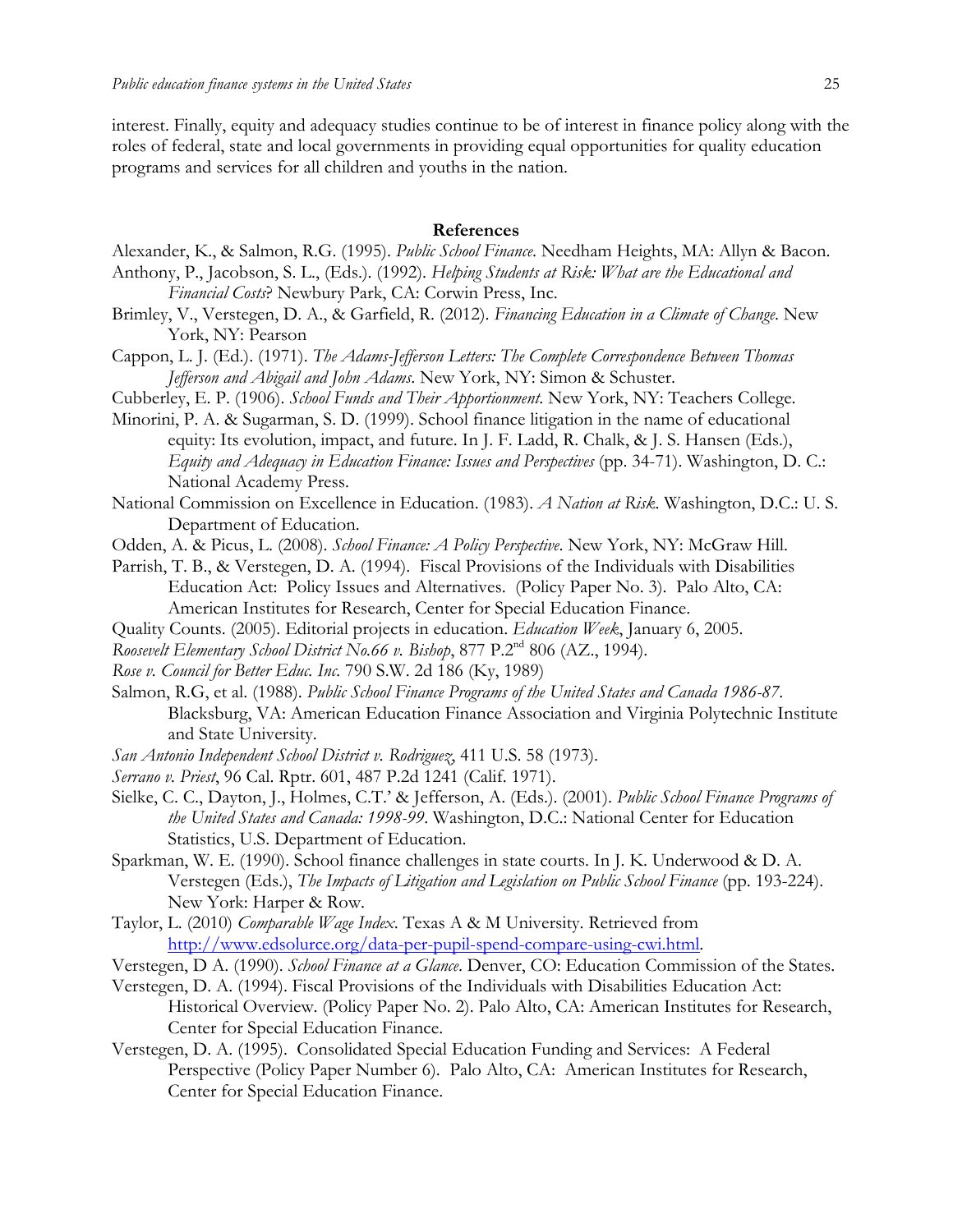- Verstegen, D. A. (2002). Financing adequacy: Towards new models of education finance that support standards-based reform. *Journal of Education Finance, 27*(3), 749-781.
- Verstegen, D. A. (2004a). Calculation of the cost of an adequate education in Kentucky using the professional judgment approach. *Education Policy Analysis Archives*, 12(8), 1-36. Retrieved from http: epaa.asu.edu/epaa/v12n8.
- Verstegen, D. A. (2004b). Towards a theory of adequacy: The continuing saga of equal educational opportunity in the context of state constitutional challenges to school finance systems. *Saint Louis Public Law Review, 23*, 499-530.
- Verstegen, D. A. (2007). *Adequate Funding of Illinois Public Schools* (Policy Research Brief). Retrieved from Department of Educational Organization and Leadership, College of Education, University of Illinois website: www.ed.uiuc.edu/eol/edadmin/OLearyChair.html
- Verstegen, D. A. (2008). Has adequacy been achieved? A study of finances and costs a decade after court ordered reform. In K. Alexander (Ed.), *Education and Economic Growth: Investment and Distribution of Financial Resources* (pp. 247-265). Cambridge, UK: Linton Books.
- Verstegen, D. A., & Jordan, T. S. (2009). A fifty-state survey of school finance policies and programs: An overview. *Journal of Education Finance, 34*(3), 212-230.
- Verstegen, D. A., & Jordan, T. S. (2008). *A Quick Glance at School Finance: A 50 State Survey of School Finance Policies and Programs Vol. I: State by State Descriptions. Retrieved from*  http:schoolfinances.info, & http://education.unlv.edu/centers/ceps/study
- Verstegen, D. A, Jordan, T.S, & Amador, P. (2008) *A Quick Glance at School Finance: A 50 State Survey*  of School Finance Policies and Programs. Vol.II: Finance Formulae and Cost Differentials. Retrieved from http:schoolfinances.info, & http://education.unlv.edu/centers/ceps/study
- Verstegen, D. A. & King, R. A. (1998). The relationship between school spending and student achievement: A review and analysis of 35 years of production-function research. *Journal of Education Finance, 24,* 243-262.
- Wagoner Jr., J. L. (2004) *Jefferson and Education*. Chapel Hill, NC: Thomas Jefferson Foundation.
- Wisconsin Legislative Fiscal Bureau (January, 2007). *State Aid to School Districts* (Informational Paper 27). Madison, WI: State Capitol.

**About the Author Deborah A. Verstegen** University of Nevada, Reno Email: dav3e@unr.edu

Deborah Verstegen is Professor of finance, policy and leadership in the College of Education at the University of Nevada, Reno. She earned the Ph.D. at the University of Wisconsin-Madison, where she was awarded the Alumni Achievement Award in 1997. She has written about 300 publications on finance and policy in education. In 2007 she held an endowed chair in Financial Management at the University of Illinois, Urbana-Champaign. She has served as editor of the *Journal of Education Finance*, as consultant to local, state and national organizations/governments, has twice been a member of the Board of Directors of the American Education Finance Association. She is currently on the Board of Advisors of the National Education Finance Conference and was named a Distinguished National Fellow in 2011. Her textbook, *Financing Education in a Climate of Change* (with Brimley and Garfield, 2012) has just been released by Pearson, Allyn-Bacon.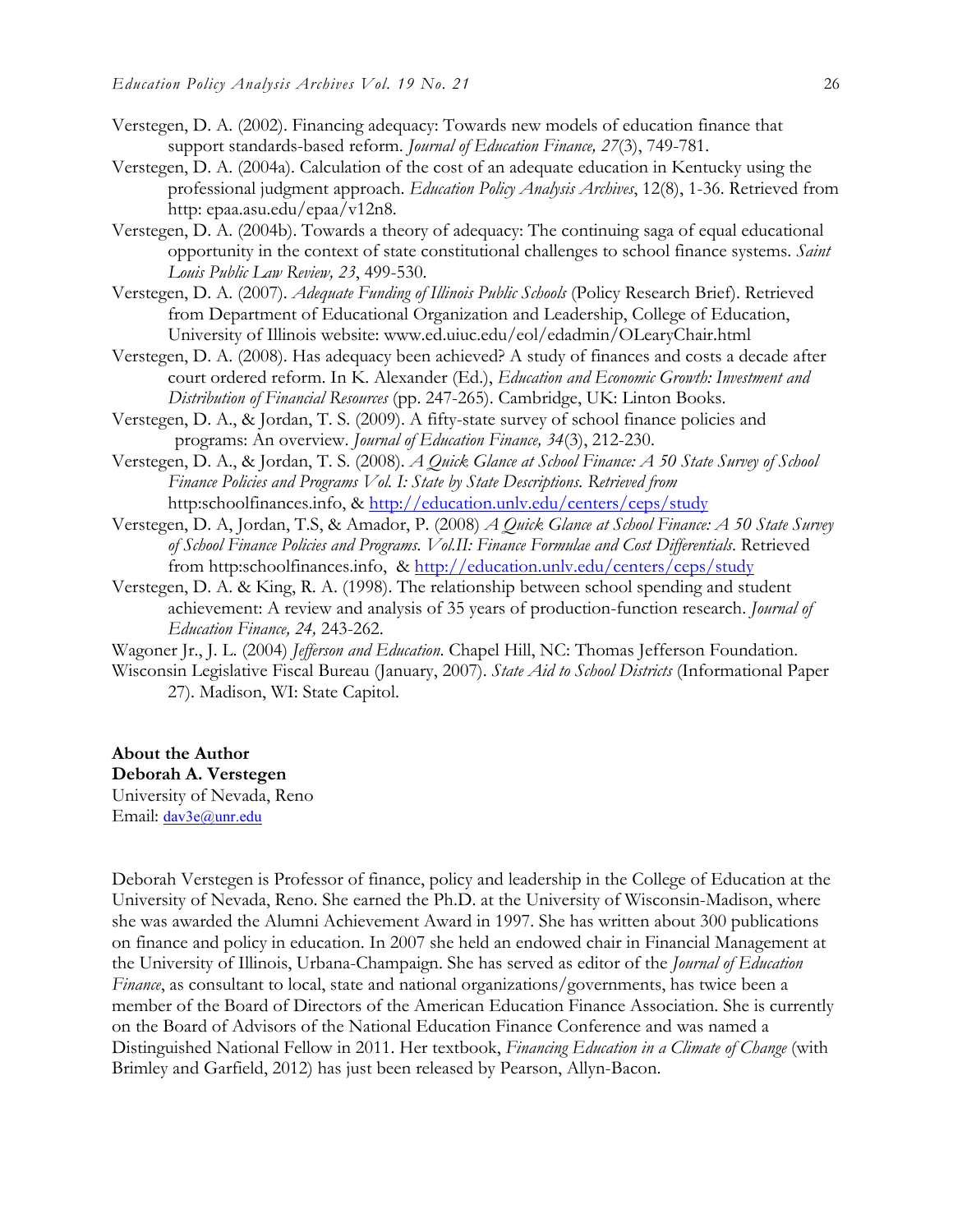# education policy analysis archives

Volume 19 Number 21 July 30<sup>th</sup>, 2011 ISSN 1068-2341



Readers are free to copy, display, and distribute this article, as long as the work is attributed to the author(s) and **Education Policy Analysis Archives,** it is distributed for noncommercial purposes only, and no alteration or transformation is made in the work. More details of this Creative Commons license are available at

http://creativecommons.org/licenses/by-nc-sa/3.0/. All other uses must be approved by the author(s) or **EPAA**. **EPAA** is published by the Mary Lou Fulton Institute and Graduate School of Education at Arizona State University Articles are indexed EBSCO Education Research Complete, DIALNET, Directory of Open Access Journals, ERIC, H.W. WILSON & Co, QUALIS – A 2 (CAPES, Brazil), SCOPUS, SOCOLAR-China.

Please contribute commentaries at http://epaa.info/wordpress/ and send errata notes to Gustavo E. Fischman fischman@asu.edu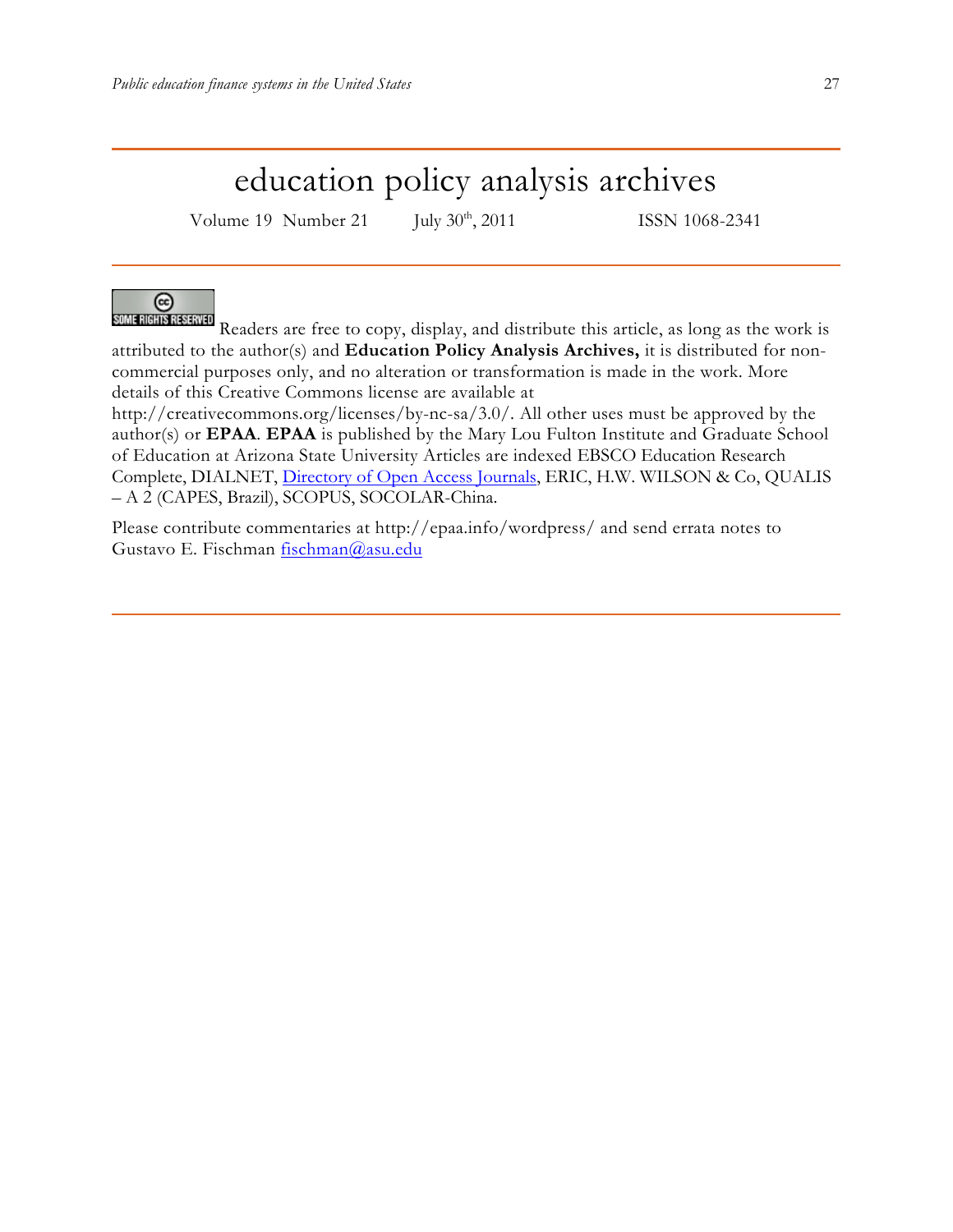## education policy analysis archives editorial board

#### Editor **Gustavo E. Fischman** (Arizona State University) Associate Editors: **David R. Garcia** & **Jeanne M. Powers** (Arizona State University)

**Jessica Allen** University of Colorado, Boulder **Christopher Lubienski** University of Illinois, Urbana-Champaign **Gary Anderson** New York University **Sarah Lubienski** University of Illinois, Urbana-Champaign **Michael W. Apple** University of Wisconsin, Madison **Samuel R. Lucas** University of California, Berkeley **Angela Arzubiaga** Arizona State University **Maria Martinez-Coslo** University of Texas, Arlington **David C. Berliner** Arizona State University **William Mathis** University of Colorado, Boulder **Robert Bickel** Marshall University **Tristan McCowan** Institute of Education, London **Henry Braun** Boston College **Heinrich Mintrop** University of California, Berkeley **Eric Camburn** University of Wisconsin, Madison **Michele S. Moses** University of Colorado, Boulder **Wendy C. Chi\*** University of Colorado, Boulder **Julianne Moss** University of Melbourne **Casey Cobb** University of Connecticut **Sharon Nichols** University of Texas, San Antonio **Arnold Danzig** Arizona State University **Noga O'Connor** University of Iowa **Antonia Darder** University of Illinois, Urbana-Champaign Dartmouth **Linda Darling-Hammond** Stanford University **Laurence Parker** University of Illinois, Urbana-Champaign **Chad d'Entremont** Strategies for Children **Susan L. Robertson** Bristol University **John Diamond** Harvard University **John Rogers** University of California, Los Angeles **Tara Donahue** Learning Point Associates **A. G. Rud** Purdue University **Sherman Dorn** University of South Florida **Felicia C. Sanders** The Pennsylvania State University **Christopher Joseph Frey** Bowling Green State University **Melissa Lynn Freeman\*** Adams State College **Kimberly Scott** Arizona State University **Amy Garrett Dikkers** University of Minnesota **Dorothy Shipps** Baruch College/CUNY **Gene V Glass** Arizona State University **Maria Teresa Tatto** Michigan State University **Ronald Glass** University of California, Santa Cruz **Larisa Warhol** University of Connecticut **Harvey Goldstein** Bristol University **Cally Waite** Social Science Research Council **Jacob P. K. Gross** Indiana University **John Weathers** University of Colorado, Colorado Springs **Eric M. Haas** WestEd **Kevin Welner** University of Colorado, Boulder **Kimberly Joy Howard\*** University of Southern California **Ed Wiley** University of Colorado, Boulder **Aimee Howley** Ohio University **Terrence G. Wiley** Arizona State University **Craig Howley** Ohio University **John Willinsky** Stanford University **Steve Klees** University of Maryland **Kyo Yamashiro** University of California, Los Angeles

**João Paraskveva** University of Massachusetts, **Janelle Scott** University of California, Berkeley

**Jaekyung Lee** SUNY Buffalo \* \* Members of the New Scholars Board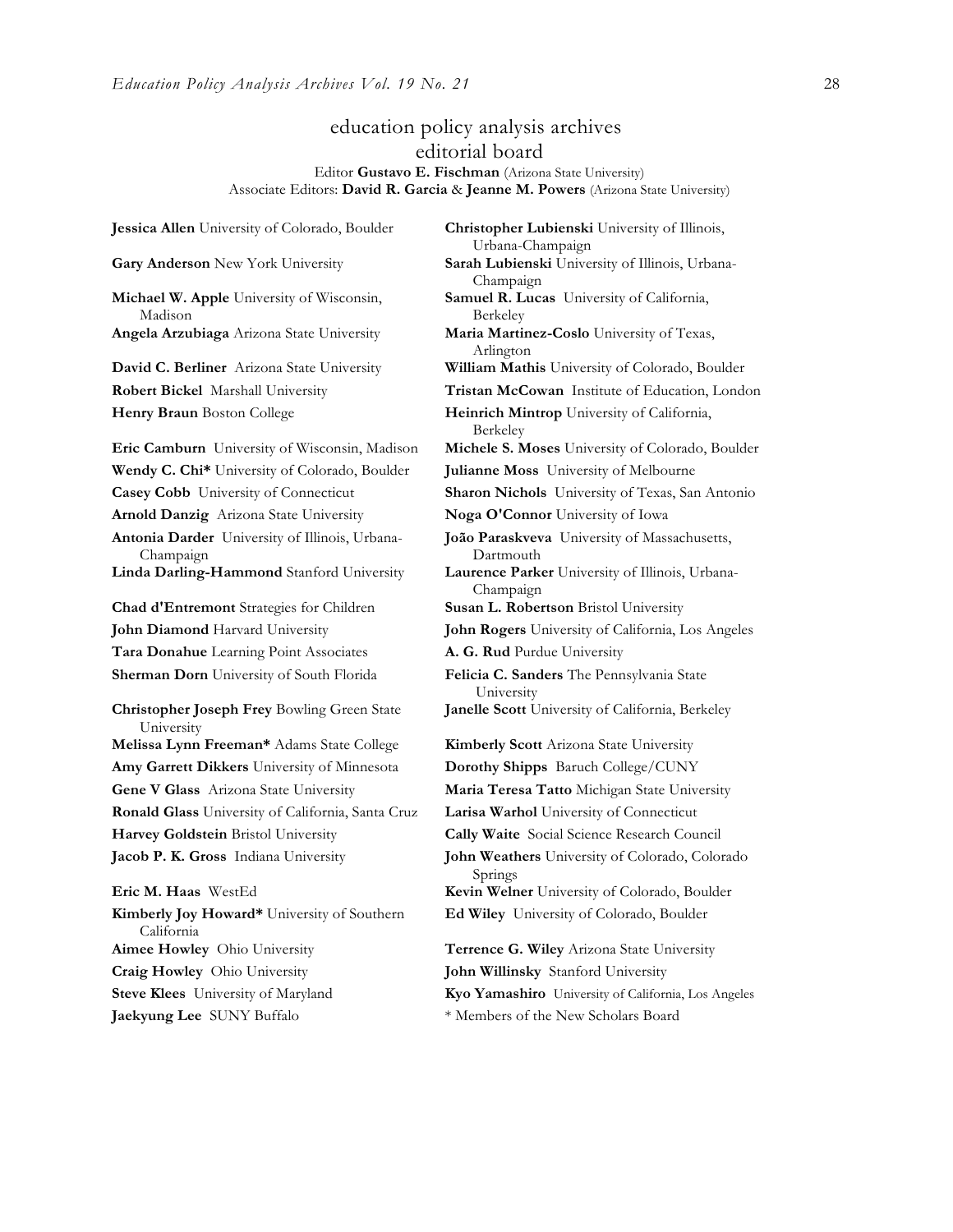**Armando Alcántara Santuario** Instituto de

# archivos analíticos de políticas educativas consejo editorial

Editor: **Gustavo E. Fischman** (Arizona State University) Editores. Asociados **Alejandro Canales** (UNAM) y **Jesús Romero Morante** (Universidad de Cantabria)

Investigaciones sobre la Universidad y la Educación, UNAM México **Claudio Almonacid** Universidad Metropolitana de Ciencias de la Educación, Chile **Pilar Arnaiz Sánchez** Universidad de Murcia, España **Xavier Besalú Costa** Universitat de Girona, España **Miguel A. Pereyra** Universidad de Granada, España **Jose Joaquin Brunner** Universidad Diego Portales, Chile **Damián Canales Sánchez** Instituto Nacional para la Evaluación de la Educación, México **María Caridad García** Universidad Católica del Norte, Chile **Raimundo Cuesta Fernández** IES Fray Luis de León, España **Marco Antonio Delgado Fuentes** Universidad Iberoamericana, México **Inés Dussel** FLACSO, Argentina **José Gregorio Rodríguez** Universidad Nacional de **Rafael Feito Alonso** Universidad Complutense de Madrid, España **Pedro Flores Crespo** Universidad Iberoamericana, México **Verónica García Martínez** Universidad Juárez Autónoma de Tabasco, México **Francisco F. García Pérez** Universidad de Sevilla, España **Edna Luna Serrano** Universidad Autónoma de Baja California, México **Alma Maldonado** Departamento de Investigaciones Educativas, Centro de Investigación y de Estudios Avanzados, México **Alejandro Márquez Jiménez** Instituto de Investigaciones sobre la Universidad y la Educación, UNAM México **José Felipe Martínez Fernández** University of California Los Angeles, USA

**Fanni Muñoz** Pontificia Universidad Católica de Perú

**Imanol Ordorika** Instituto de Investigaciones Economicas – UNAM, México

**Maria Cristina Parra Sandoval** Universidad de Zulia, Venezuela

**Monica Pini** Universidad Nacional de San Martín, Argentina

**Paula Razquin** UNESCO, Francia

**Ignacio Rivas Flores** Universidad de Málaga, España

**Daniel Schugurensky** Universidad de Toronto-Ontario Institute of Studies in Education, Canadá

**Orlando Pulido Chaves** Universidad Pedagógica Nacional, Colombia

Colombia

**Miriam Rodríguez Vargas** Universidad Autónoma de Tamaulipas, México

**Mario Rueda Beltrán** Instituto de Investigaciones sobre la Universidad y la Educación, UNAM México

**José Luis San Fabián Maroto** Universidad de Oviedo, España

**Yengny Marisol Silva Laya** Universidad Iberoamericana, México

**Aida Terrón Bañuelos** Universidad de Oviedo, España

**Jurjo Torres Santomé** Universidad de la Coruña, España

**Antoni Verger Planells** University of Amsterdam, Holanda

**Mario Yapu** Universidad Para la Investigación Estratégica, Bolivia